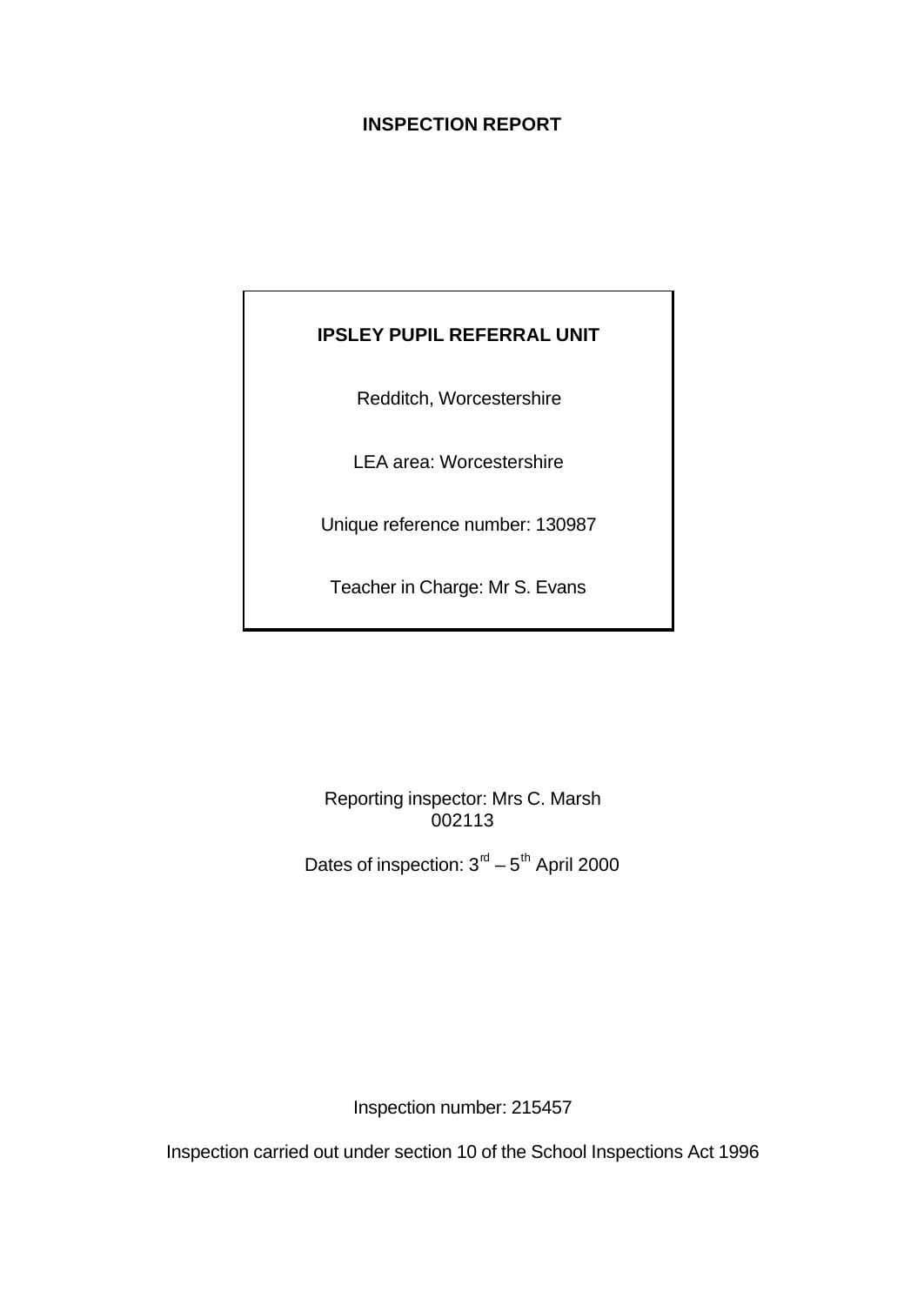## © Crown copyright 2000

This report may be reproduced in whole or in part for non-commercial educational purposes, provided that all extracts quoted are reproduced verbatim without adaptation and on condition that the source and date thereof are stated.

Further copies of this report are obtainable from the unit. Under the School Inspections Act 1996, the unit must provide a copy of this report and/or its summary free of charge to certain categories of people. A charge not exceeding the full cost of reproduction may be made for any other copies supplied.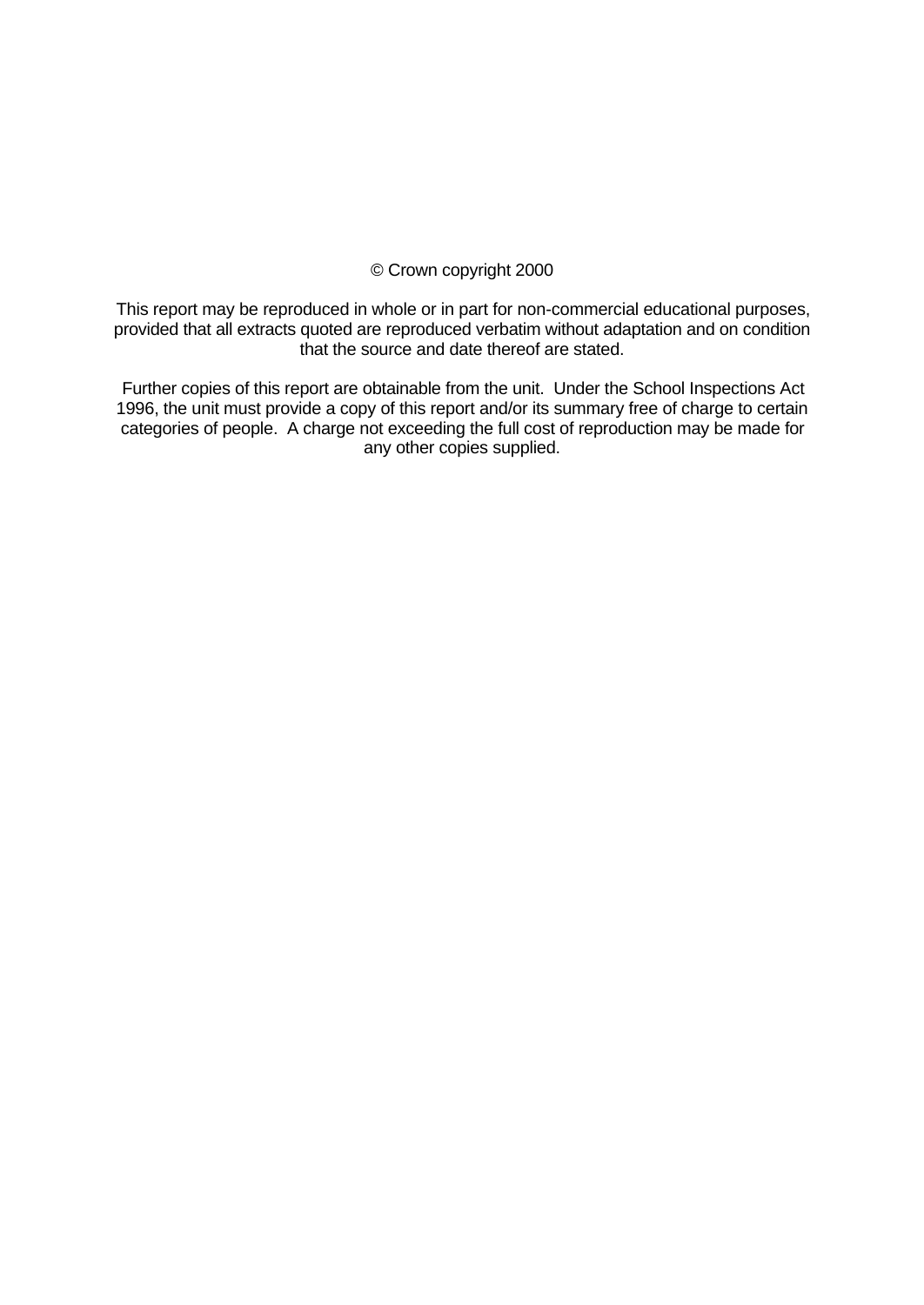# **INFORMATION ABOUT THE UNIT**

| Type of school:              | <b>Pupil Referral Unit</b>                                              |
|------------------------------|-------------------------------------------------------------------------|
| Age range of pupils:         | $5 - 11$                                                                |
| Gender of pupils:            | Mixed                                                                   |
| Unit address:                | c/o Ipsley First School<br>Oakenshaw Road<br>Redditch<br>Worcestershire |
| Postcode:                    | <b>B987PT</b>                                                           |
| Telephone number:            | 01527 517706                                                            |
| Fax number:                  | 01527 517706                                                            |
| Appropriate authority:       | Worcestershire LEA                                                      |
| Name of responsible officer  | Mrs S. Steel                                                            |
| Date of previous inspection: | Not applicable                                                          |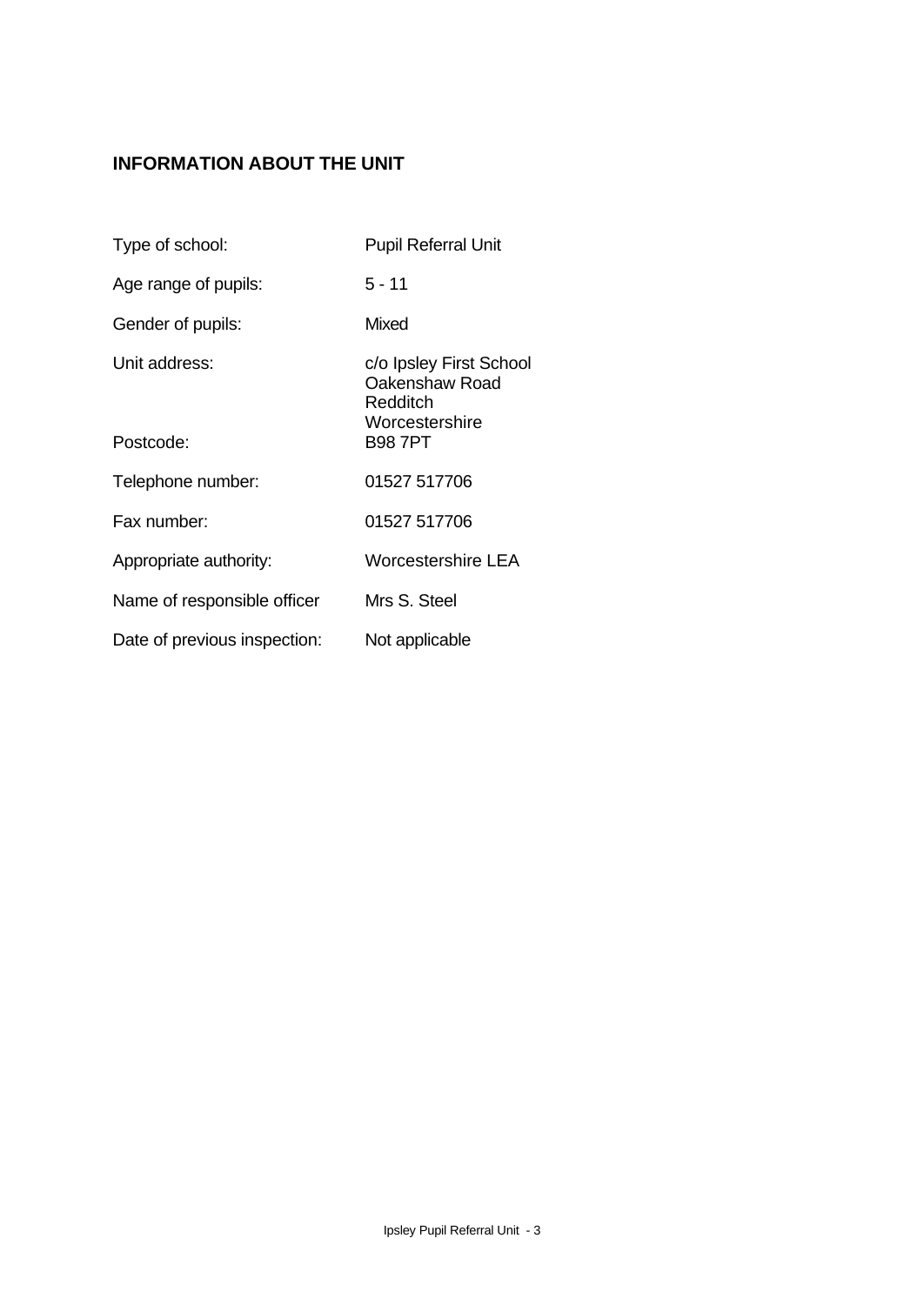# **INFORMATION ABOUT THE INSPECTION TEAM**

| <b>Team members</b> |                      | <b>Subject</b><br>responsibilities                | <b>Aspect</b><br>responsibilities                                                       |
|---------------------|----------------------|---------------------------------------------------|-----------------------------------------------------------------------------------------|
| Mrs C. Marsh        | Registered inspector | Equal Opportunities.                              | What sort of unit is<br>it?                                                             |
|                     |                      | Science, Art.                                     | How high are<br>standards? The<br>unit's results and<br>pupils'<br>achievements.        |
|                     |                      | History, Geography.                               | How well are pupils<br>taught?                                                          |
|                     |                      | Personal, Social and<br>Health Education.         | What should the<br>unit do to improve<br>further?                                       |
| Mrs M. Kerry        | Lay inspector        |                                                   | How well does the<br>unit care for its<br>pupils?                                       |
|                     |                      |                                                   | How well does the<br>unit work in<br>partnership with<br>parents?                       |
| Mrs E. Treacher     | Team inspector       | <b>Special Educational</b><br>Needs.              | How high are<br>standards? Pupils'<br>attitudes, values<br>and personal<br>development. |
|                     |                      | Mathematics.                                      | How well is the unit<br>led and managed?                                                |
| Mr G. Perkins       | Team inspector       | English,                                          | How good are the<br>curricular and other                                                |
|                     |                      | Physical Education,<br>Information<br>Technology. | opportunities<br>offered to pupils?                                                     |

The inspection contractor was:

Countrywide Educational Consultancy Ltd Kingfisher House 68 Pattison Lane Woolstone Milton Keynes MK15 0AY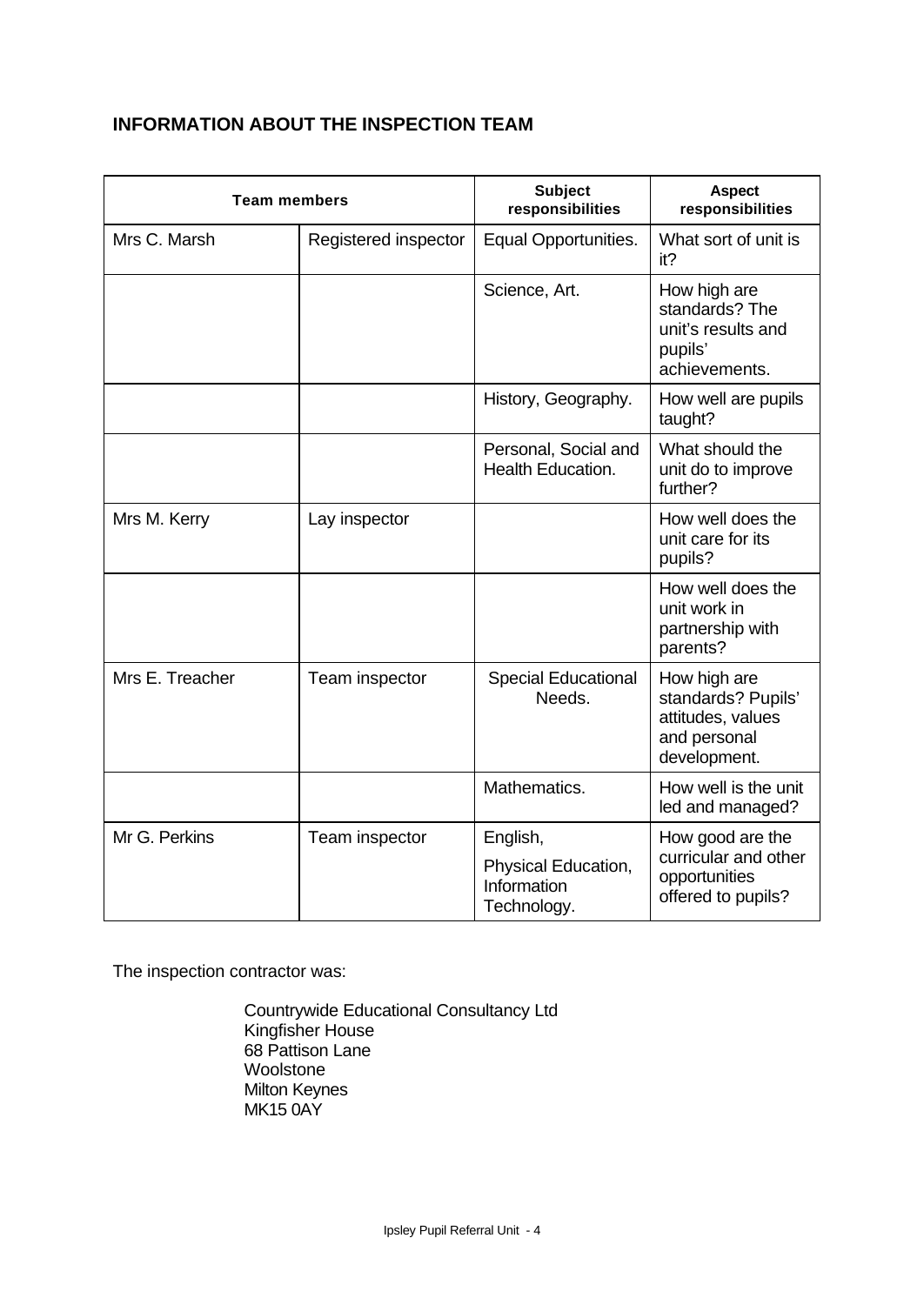Any concerns or complaints about the inspection or the report should be raised with the inspection contractor. Complaints that are not satisfactorily resolved by the contractor should be raised with OFSTED by writing to:

> The Registrar Inspection Quality Division The Office for Standards in Education Alexandra House 33 Kingsway London WC2B 6SE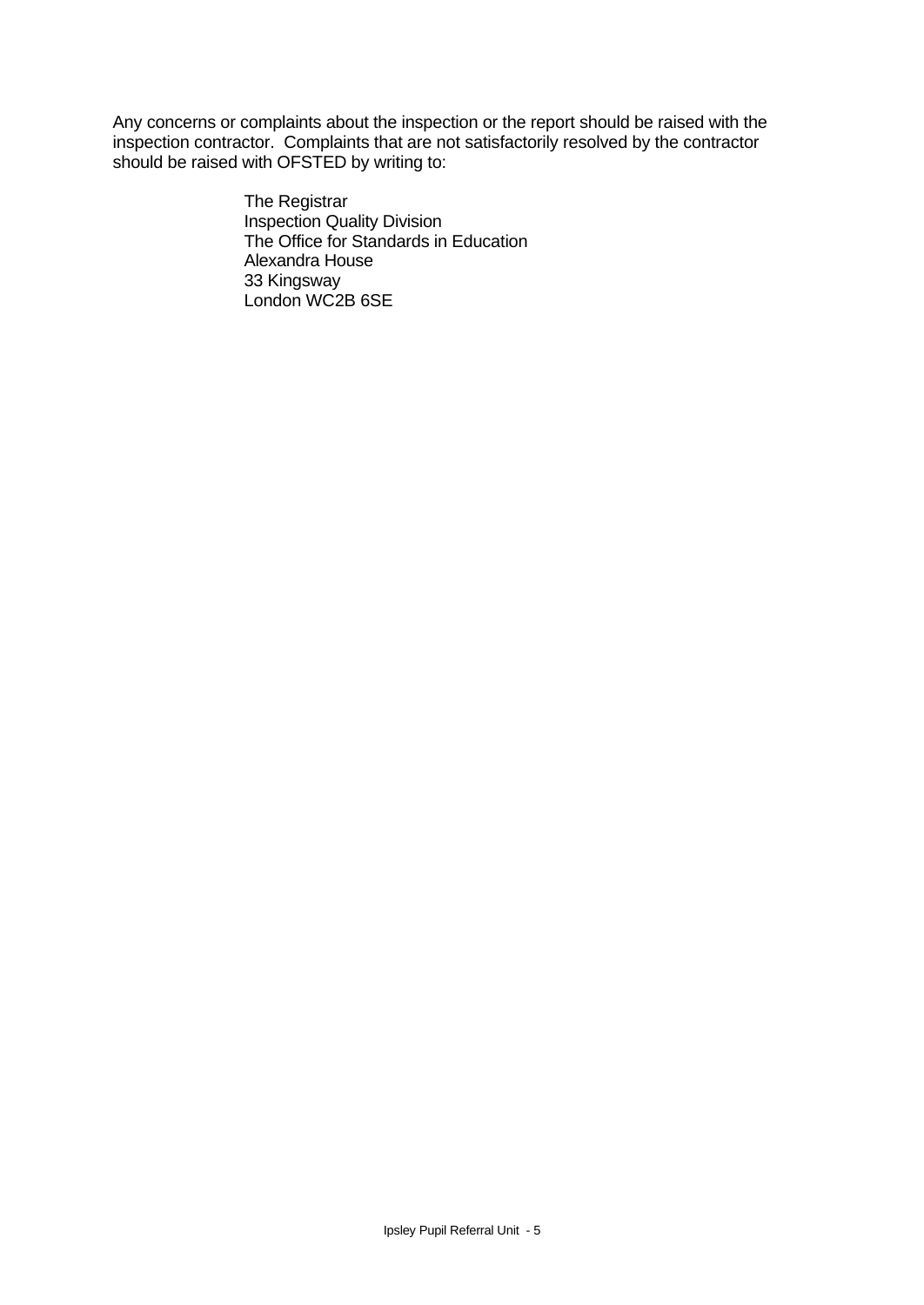# **REPORT CONTENTS**

|                                                                                                                                                                                                                                                                                                                                                            | Page |
|------------------------------------------------------------------------------------------------------------------------------------------------------------------------------------------------------------------------------------------------------------------------------------------------------------------------------------------------------------|------|
| <b>PART A: SUMMARY OF THE REPORT</b>                                                                                                                                                                                                                                                                                                                       | 7    |
| Information about the unit<br>How good the unit is<br>What the unit does well<br>What could be improved<br>How the unit has improved since its last inspection<br><b>Standards</b><br>Pupils' attitudes and values<br>Teaching and learning<br>Other aspects of the unit<br>How well the unit is led and managed<br>Parents' and carers' views of the unit |      |
| <b>PART B: COMMENTARY</b>                                                                                                                                                                                                                                                                                                                                  |      |
| <b>HOW HIGH ARE STANDARDS?</b>                                                                                                                                                                                                                                                                                                                             | 11   |
| The unit's results and achievements<br>Pupils' attitudes, values and personal development                                                                                                                                                                                                                                                                  |      |
| <b>HOW WELL ARE PUPILS OR STUDENTS TAUGHT?</b>                                                                                                                                                                                                                                                                                                             | 14   |
| HOW GOOD ARE THE CURRICULAR AND OTHER<br><b>OPPORTUNITIES OFFERED TO PUPILS OR STUDENTS?</b>                                                                                                                                                                                                                                                               | 16   |
| <b>HOW WELL DOES THE UNIT CARE FOR ITS PUPILS?</b>                                                                                                                                                                                                                                                                                                         | 19   |
| <b>HOW WELL DOES THE UNIT WORK IN</b><br><b>PARTNERSHIP WITH PARENTS</b>                                                                                                                                                                                                                                                                                   | 20   |
| <b>HOW WELL IS THE UNIT LED AND MANAGED?</b>                                                                                                                                                                                                                                                                                                               | 20   |
| <b>WHAT SHOULD THE UNIT DO TO IMPROVE FURTHER?</b>                                                                                                                                                                                                                                                                                                         | 22   |
| <b>PART C: SCHOOL DATA AND INDICATORS</b>                                                                                                                                                                                                                                                                                                                  | 23   |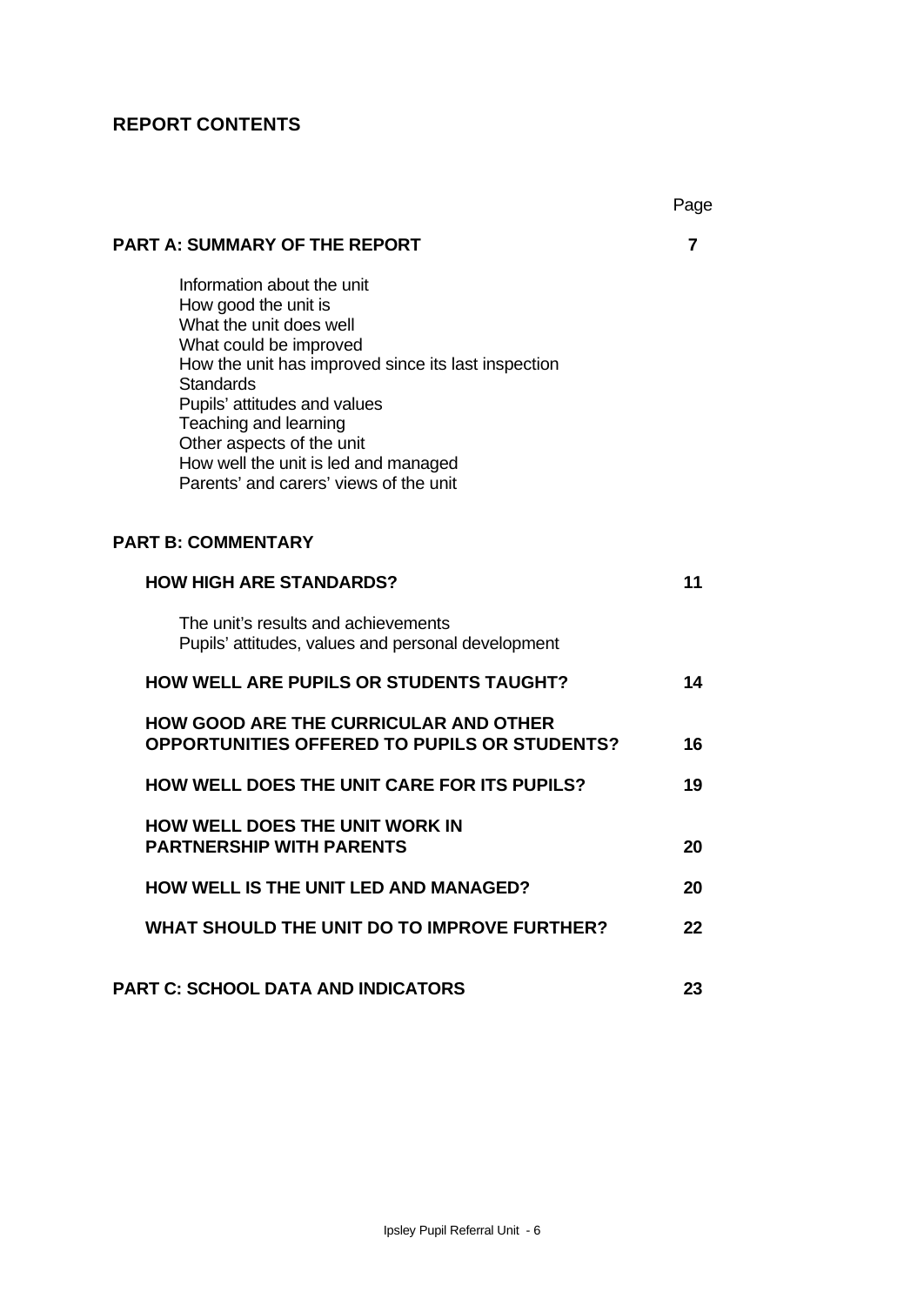# **PART A: SUMMARY OF THE REPORT**

## **INFORMATION ABOUT THE UNIT**

Ipsley Pupil Referral Unit (PRU) serves the Northern Area of Worcestershire. It is part of the Local Education Area (LEA) wider support service, which is working with pupils to reduce exclusion from mainstream schools. It caters for pupils aged 4+ through to 11 who are at risk of exclusion. It can accommodate a maximum of 24 pupils at any one time. At the time of the inspection, there was one permanently excluded pupil. There were 16 pupils who were also attending their mainstream schools and who were on the roll of the PRU and 28 pupils who were being supported in schools. For an increasing amount of time staff are involved in outreach and preventive work in schools. No pupils were from ethnic minority backgrounds. One pupil had a statement of special educational needs (for emotional and behavioural or moderate learning difficulties). Attainment on entry is below average.

#### **HOW GOOD THE UNIT IS**

This is a very good PRU. Pupils are well taught and make very good progress. They achieve well in their work and show major improvements in their behaviour and attitudes. Their personal development is very good. The unit has strong links with the mainstream schools that pupils attend, in both the development of the curriculum and the management of behaviour for the pupils. The leadership and management of the unit is excellent, both within the unit and from the LEA. It is part of a wider support service. The unit makes a major difference to the pupils it works with and it is very successful in reducing exclusion. Resources are very well used and the PRU gives very good value for money.

#### **What the unit does well**

- The unit is very effective in helping pupils remain in mainstream school.
- The unit ensures that pupils' personal development is very good, including improving their behaviour.
- The teaching is good for pupils of all ages. There is appropriate emphasis on both learning and improving pupils' attitudes and behaviour.
- Links with schools are very good. What is taught in the unit, and the way pupils are managed, fits in with what happens at school.
- Partnership with parents is very good, and parents appreciate what the unit does.
- The unit is exceptionally well led and managed.
- Pupils make very good progress in their work and attain well.

#### **What could be improved**

- The tracking of individual pupils' attainment and progress is not systematic enough.
- Information Technology (IT) is not used nor taught often enough.
- There is no outside play area.

*The areas for improvement will form the basis of the action plan prepared by the local education authority.*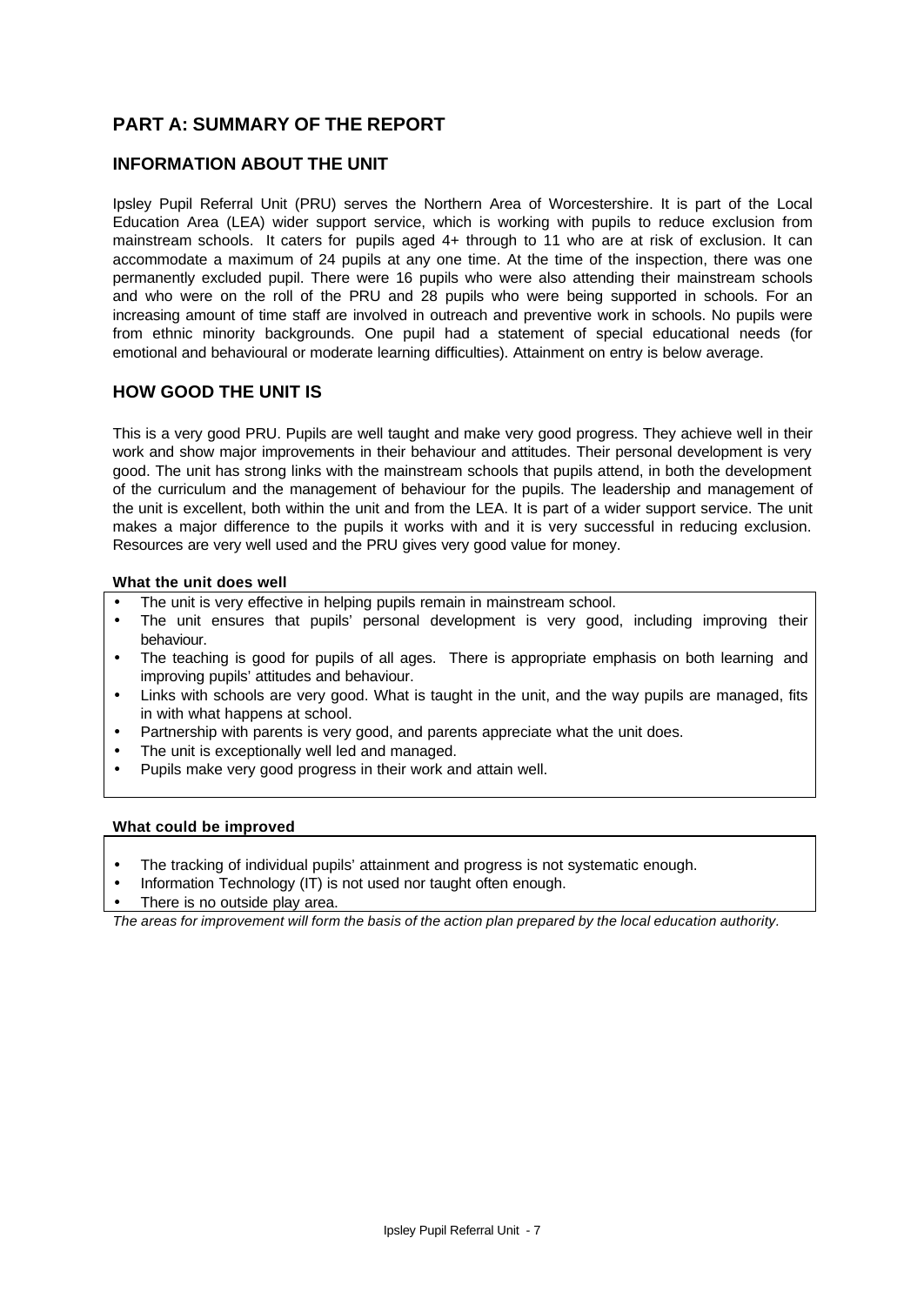#### **STANDARDS**

The table summarises inspectors' judgements about well pupils are achieving in relation to their individual targets by the time they leave the unit.

| Progress in:                                             | By age 11 | Key            |   |
|----------------------------------------------------------|-----------|----------------|---|
| English                                                  | A         | Very good      | A |
| <b>Mathematics</b>                                       | в         | Good           | B |
| Science                                                  | A         | Satisfactory   | C |
| Personal, social and health education                    | A         | Unsatisfactory | D |
| Other personal targets set at annual reviews or in IEPs* | Α         | Poor           | F |

| Key            |   |
|----------------|---|
| Very good      | А |
| Good           | R |
| Satisfactory   | C |
| Unsatisfactory | D |
| Poor           | F |

*\* IEPs are individual education plans for pupils with special educational needs*

Given their previous educational history, pupils achieve very well during their time in the unit. Thanks to effective teaching, they make very good progress in their work and achieve particularly well in English, science and in personal, social and health education. Pupils are learning to overcome problems of literacy and numeracy and show hard-won improvement. Pupils achieve the targets set in their individual education plans and show improving behaviour and attitudes.

#### **PUPILS' ATTITUDES AND VALUES**

| <b>Aspect</b>                             | <b>Comment</b>                                                                                                                                                            |
|-------------------------------------------|---------------------------------------------------------------------------------------------------------------------------------------------------------------------------|
| Attitudes to the unit                     | Very good. Pupils develop a positive attitude to their learning.                                                                                                          |
| Behaviour, in and out of<br>classrooms    | Very good. Pupils behaved well during the inspection. Records show<br>behaviour improves significantly for pupils at the PRU, and carries over<br>into school.            |
| Personal development and<br>relationships | Very good. Pupils gain in confidence and self-esteem. They learn to<br>consider the consequences of their decisions and to understand how<br>their actions affect others. |
| Attendance                                | Good.                                                                                                                                                                     |

The unit is very successful in helping pupils to develop a positive approach to their learning, to improve their behaviour and to developing good relationships with staff. Pupils' personal development while at the unit is very good. This helps them to remain in mainstream school. This is important in helping to reduce exclusion.

#### **TEACHING AND LEARNING**

| <b>Teaching of pupils:</b> |                                |
|----------------------------|--------------------------------|
| Lessons seen overall       | Good, and sometimes very good. |

*Inspectors make judgements about teaching in the range: excellent; very good; good; satisfactory; unsatisfactory; poor; very poor. 'Satisfactory' means that the teaching is adequate and strengths outweigh weaknesses.*

Pupils are well taught. Teaching was at least satisfactory in all lessons. In 45% of lessons it was good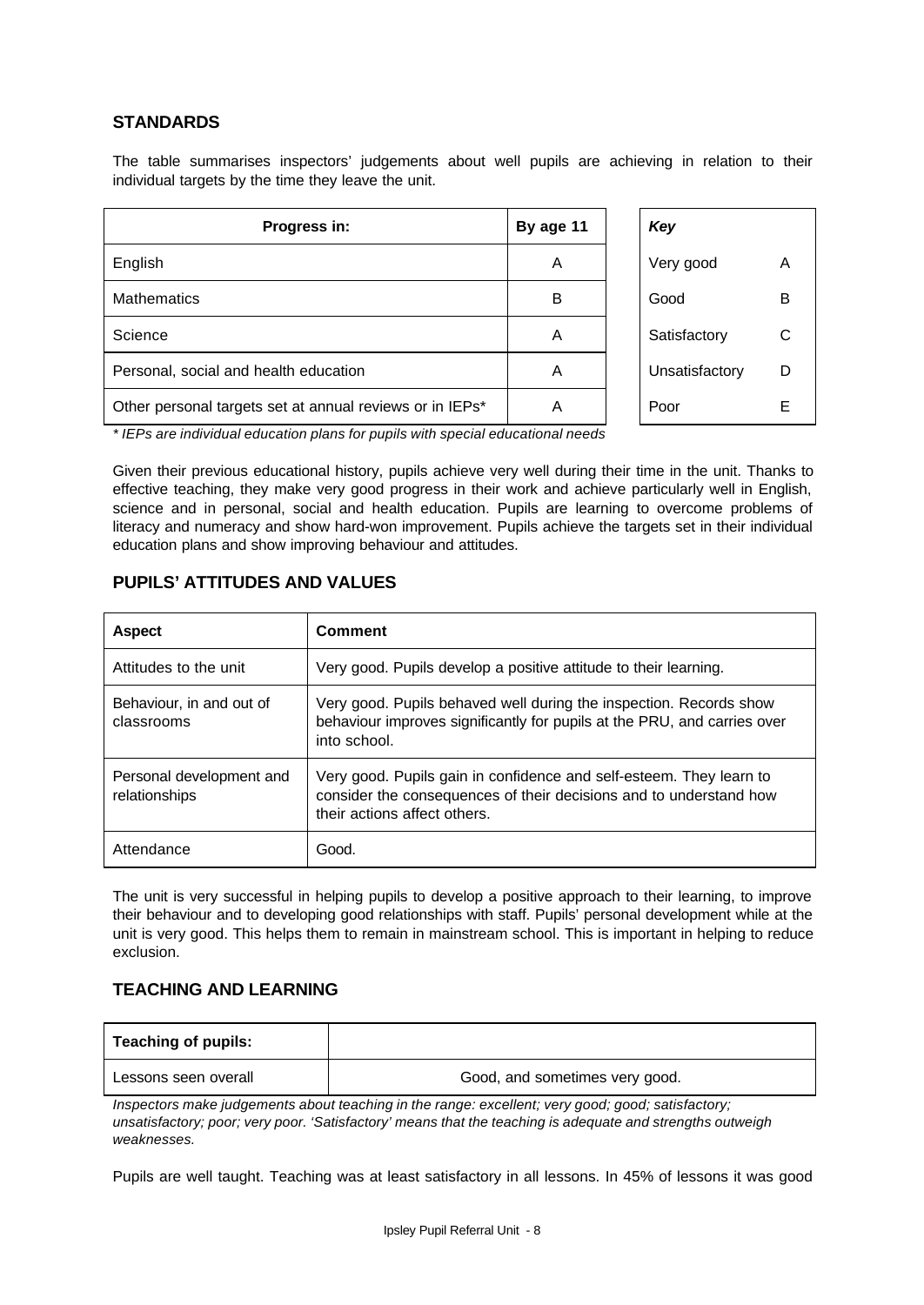or better. In 10% of lessons it was very good or excellent. The best teaching was seen in English and science. The mathematics teaching seen was good. Overall, literacy and numeracy are well taught.

Teachers have high expectations of work and behaviour. They make it clear that pupils must work hard, and relationships are firm but caring. The focus is on learning, as well as on improving behaviour. They know what individual pupils need and ensure that the work set meets these needs. Tasks and resources are interesting and help motivate pupils who learn well as a result. In those lessons where teaching was satisfactory, rather than good, some time was not used well, and some pupils could have been challenged more.

| <b>Aspect</b>                                                                                        | <b>Comment</b>                                                                                                                                                                                                                                                            |
|------------------------------------------------------------------------------------------------------|---------------------------------------------------------------------------------------------------------------------------------------------------------------------------------------------------------------------------------------------------------------------------|
| The quality and range of the<br>curriculum                                                           | Very good for pupils currently attending. Individually designed<br>programmes of lessons fit in well with what pupils are doing at school.<br>Overall, the curriculum is broad balanced and relevant.                                                                     |
| Provision for pupils with<br>special educational needs                                               | Very good. Behavioural needs are very well catered for, and teachers<br>also pay good attention to pupils' learning needs.                                                                                                                                                |
| Provision for pupils'<br>personal, including spiritual,<br>moral, social and cultural<br>development | Very good. Cultural social and moral development is very well catered for;<br>spiritual development is satisfactory. Many subjects including personal,<br>social and health education (PSHE), together with the daily life of the unit<br>make an important contribution. |
| How well the unit cares for<br>its pupils                                                            | Very good at tracking and promoting good behaviour and personal<br>development. The monitoring of individual pupils' academic progress is<br>not systematic enough.                                                                                                       |

## **OTHER ASPECTS OF THE UNIT**

The unit works very well with parents. Teachers ensure that parents are very well informed about what is happening and the progress their child is making. The unit works well with schools, and makes sure that pupils' overall curriculum is as broad and balanced as it would be in full-time mainstream school. Overall the curriculum is good. The unit is very good at helping pupils learn, and improve their behaviour, but it needs to be more rigorous in the way it tracks pupils' academic progress.

# **HOW WELL THE UNIT IS LED AND MANAGED**

| <b>Aspect</b>                                                            | <b>Comment</b>                                                                                                                                                                                          |
|--------------------------------------------------------------------------|---------------------------------------------------------------------------------------------------------------------------------------------------------------------------------------------------------|
| Leadership and manage-<br>ment by the headteacher<br>and other key staff | Exceptionally good, helped by the LEA's clear vision for the purpose and<br>development of its PRUs and a clear framework of policies and<br>procedures.                                                |
| How well the management<br>committee fulfils its<br>responsibilities     | Well informed, with clear terms of reference. Its role in monitoring the<br>effectiveness of the PRU is at an early stage.                                                                              |
| The unit's evaluation of its<br>performance                              | The wider service of which the PRU is a part has a good range of<br>methods for evaluating how the PRU is performing. There is systematic,<br>rigorous monitoring of teaching.                          |
| The strategic use of<br>resources                                        | Good. Staffing is used flexibly. When teachers are not teaching in the<br>PRU they are involved in support work to schools – always with the aim<br>of reducing exclusion and keeping pupils in school. |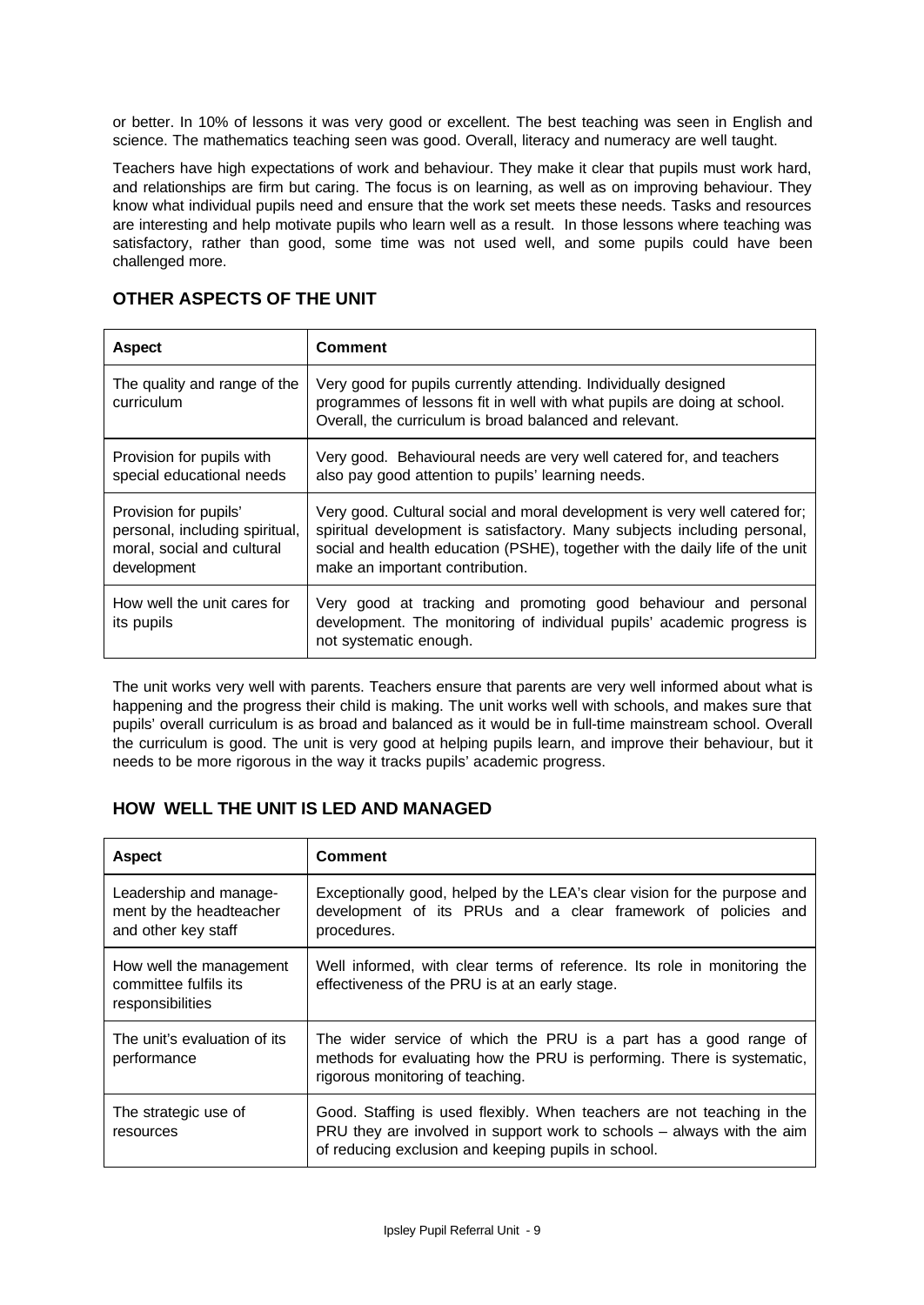Leadership and management are excellent. Teaching is effectively monitored on a regular basis and statutory teacher appraisal is in place. The centre internally is a welcoming and attractive place for learning, but there is no outside play area. Resources are adequate and are used wisely, improvements are well planned and carried out, and the service applies the principles of best value.

# **PARENTS' AND CARERS' VIEWS OF THE UNIT**

| What pleases parents most |                                                                          | What parents would like to see improved  |  |
|---------------------------|--------------------------------------------------------------------------|------------------------------------------|--|
|                           | Pupils' attitudes and behaviour improve and                              | The outside appearance of the unit.<br>٠ |  |
|                           | their confidence and self-esteem grow.                                   |                                          |  |
|                           | Teaching is good and pupils get on well with<br>their work.              |                                          |  |
|                           | Teachers have time for parents and pupils, and<br>communication is good. |                                          |  |
|                           | Coming to the unit has made a big difference<br>to their children.       |                                          |  |

Inspectors confirm parents' views about the unit and its work.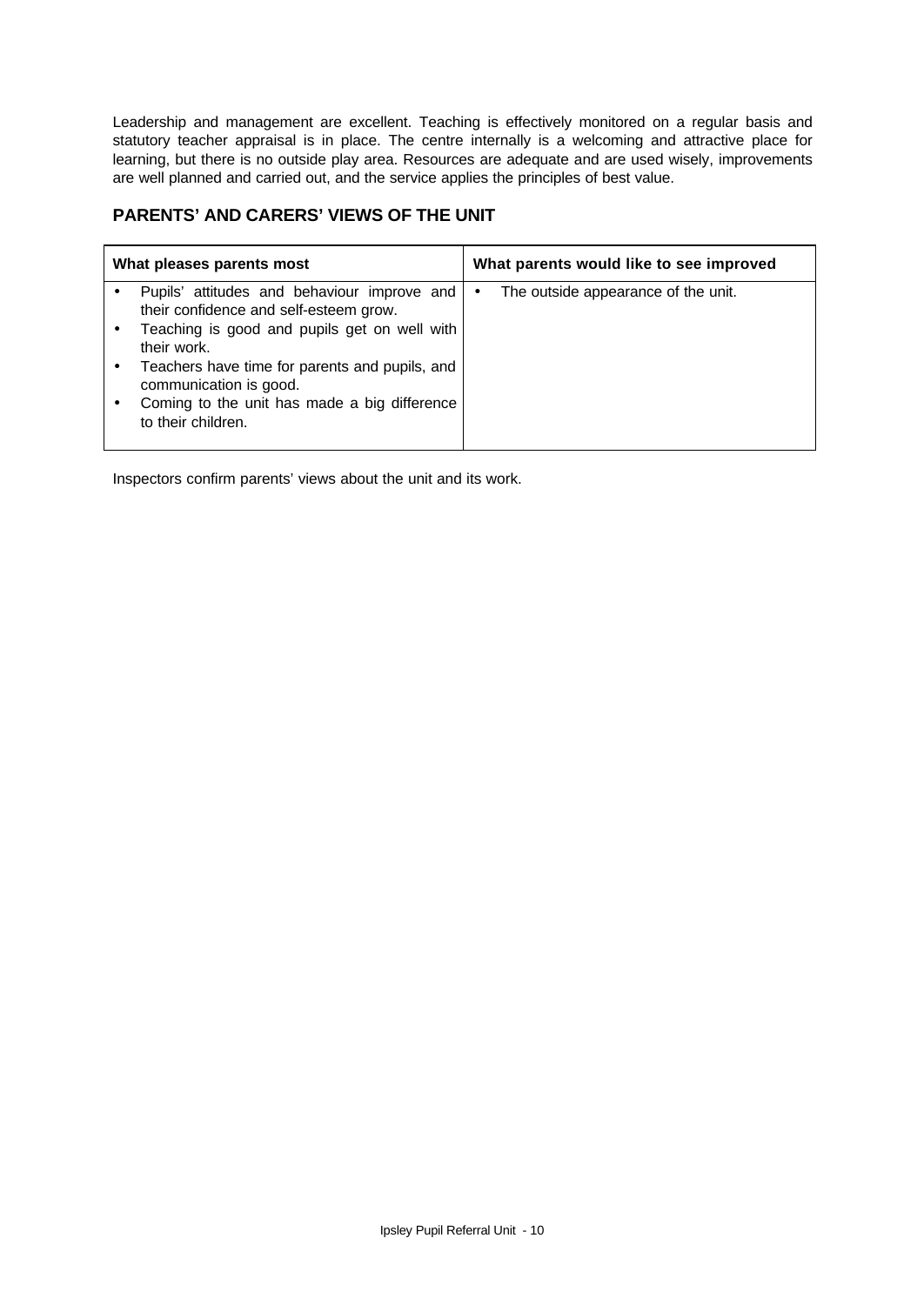# **PART B: COMMENTARY**

## **HOW HIGH ARE STANDARDS?**

#### **The unit's results and achievements**

1. Overall, pupils' attainment is below average for their ages, and, in many cases well below average. They have major behavioural needs, and some have significant learning needs. Many come with low levels of literacy and numeracy. The standards of attainment in the unit are therefore below average for pupils' ages in both key stages. The PRU is not involved in national tests. Pupils take these at their mainstream schools.

2. Pupils achieve very well during their time in the unit. They learn and make very good progress in their work as well as in their personal development. This is due to effective management and good teaching, which ensures that pupils learn to think for themselves. Pupils are successful in learning to overcome problems in a range of subjects, but particularly in literacy, numeracy and science. Progress in lessons is very good, and they achieve well in lessons in all the subjects taught at the unit. During their time at the unit the attitudes and behaviour shown in lessons is always good and usually very good. The unit does well at raising pupils' levels of self-esteem and confidence as learners.

3. Almost all pupils achieve the targets set in their individual education plans. (IEPs) These targets are regularly reviewed to ensure that improvement continues. Most of the targets are appropriately behavioural and are aimed at changing pupils' attitudes and behaviour so that they can remain in mainstream school. This happens for almost all pupils and represents significant achievement.

4. The one permanently excluded pupil (excluded from mainstream school) who attends the PRU, is awaiting specialist provision following being statemented. All pupils are dual registered and attend both their mainstream school for part of the week and are taught at the unit for a number of lessons. These lessons are agreed with their mainstream schools as part of a process aimed to help them remain in school. Schools and the PRU work successfully together to improve pupils' behaviour so that, wherever possible, pupils can be fully integrated in mainstream education. This approach is very successful. The LEA and the unit has a strong commitment to inclusion, and an increasing amount of the time of PRU staff is spent in outreach, preventive and support work in schools.

5. In **English,** pupils make good and many make very good, progress. Pupils come to the unit with reading ages below or well below what could be expected for pupils of their age and with low or very low levels of literacy. With effective teaching, and good use of the National Literacy Strategy structure, pupils make good progress, especially in reading. Although their reading out loud is punctuated by pauses, and for some pupils this lack of fluency reduces their understanding of the meaning of the text, pupils' attitudes to books and reading in general shows very good progress. They are developing skills of word recognition and phonic awareness, which prepares them for a more rigorous interaction with text. Pupils at both key stages struggle to spell many high frequency words, but develop confidence in sounding out and recognising words when reading them. Although there is some work in using information technology (IT) as a learning tool, this is insufficiently developed at present. The unit acknowledges this and has appropriate plans to improve this dimension in the near future.

6. At Key Stage 1, pupils make very good progress in their understanding of phonics and sentence structure. Some pupils understand that speech marks in text indicate where a character in a story is talking. They make sound progress in developing their sight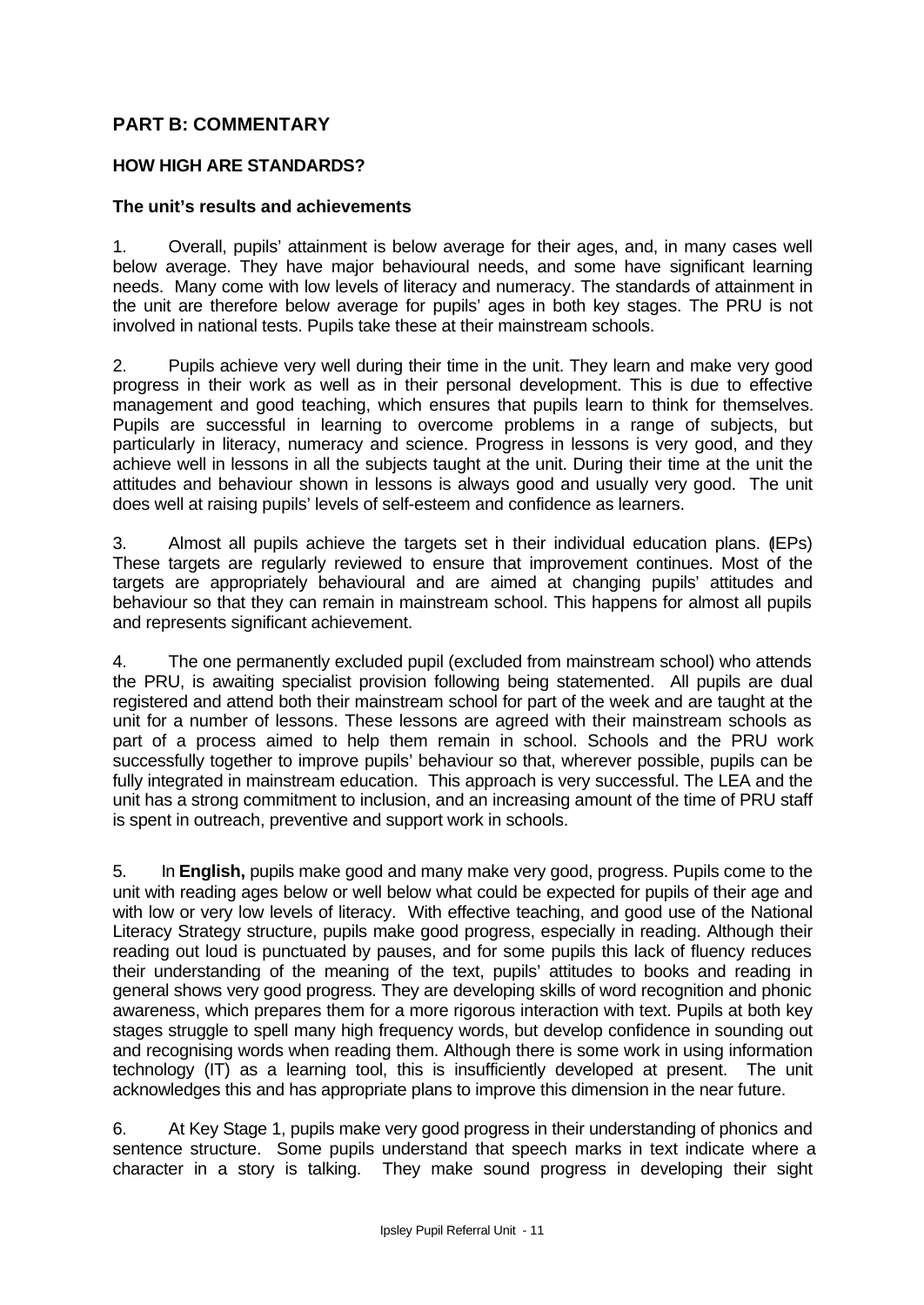vocabulary and are encouraged to develop the depth of the vocabulary they use in writing – developing adjective knowledge to profile characters, for example. They understand the terms "author" and "illustrator". Pupils attempt to profile characters using a story frame, this is effective in developing understanding of story structure, but often, both spelling and handwriting are well below average for pupils ages.

7. At Key Stage 2, most pupils do not have a clear understanding of the structure of sentences, and many are struggling to develop the use of paragraphing. Poor reading skills limit pupils' ability to understand and to make appropriate responses to texts. Word attack and decoding skills are at a low level, given pupils' ages.

8. There are some good opportunities for extended writing and on these occasions pupils make good progress in developing an understanding of story structure and use of punctuation. Pupils' work in basic grammar and punctuation in worksheet-exercises is improving, but they have not yet developed an ability to transfer this knowledge successfully to extended free writing. There are good examples of writing for other purposes, such as designing a poster to promote welfare of animals and a comparison between the lifestyles of a mother in Chembakoli village and a mother in Redditch.

9. In **mathematics**, standards in Key Stage 1 and Key Stage 2 are below average and for some pupils at Key Stage 2, well below average. However, all pupils make progress in mathematics, particularly in developing number skills, and many make good progress. In the lessons inspected, pupils had a good grasp of appropriate mathematical language. Work was well matched to pupils needs and, with good teaching, they make good progress in learning number facts. In aspects of work being covered by some pupils (on programmes of work negotiated with mainstream schools) standards are near to average. Pupils' mental mathematics is improving.

10. Pupils in Key Stage 1 are developing competence in ordering numbers and completing simple sequences. They are able to add numbers up to 10 and do very simple subtraction. They are beginning to recognise and identify simple 2D shapes and can measure using hand-spans.

11. Pupils in Key Stage 2 show basic competence in addition, subtraction and multiplication of whole numbers. Some can identify acute, obtuse and right angles and can collect data through use of a tally chart. The most able are competent with a wide range of number calculations, know the properties of a rectangle, an isosceles triangle and an equilateral triangle and can round off successfully to the nearest 10 and 100.

12. The implementation of the National Numeracy Strategy (NNS) is supporting the development of pupils' mental calculation skills and is helping them to explain their calculations orally. It is providing them with an extended range of strategies for calculating solutions to mathematical problems.

13. In **science** lessons seen, at both Key Stage 1 and 2, attainment was below average and for some pupils well below average. In spite of this, pupils achieved well and made very good progress. At Key Stage 1, pupils understand how to ensure a fair test, for example in a practical lesson on floating and sinking, and can make some limited links between the results of their experiment with broader general scientific concepts. At Key Stage 2 they show a good understanding, for example of the differences between plants and animals, or the application of the forces of magnetism. Their grasp of the appropriate scientific concepts and terminology is helped by very clear focussed and relevant explanations, effective teacher led demonstrations, structured discussions and interesting practical work.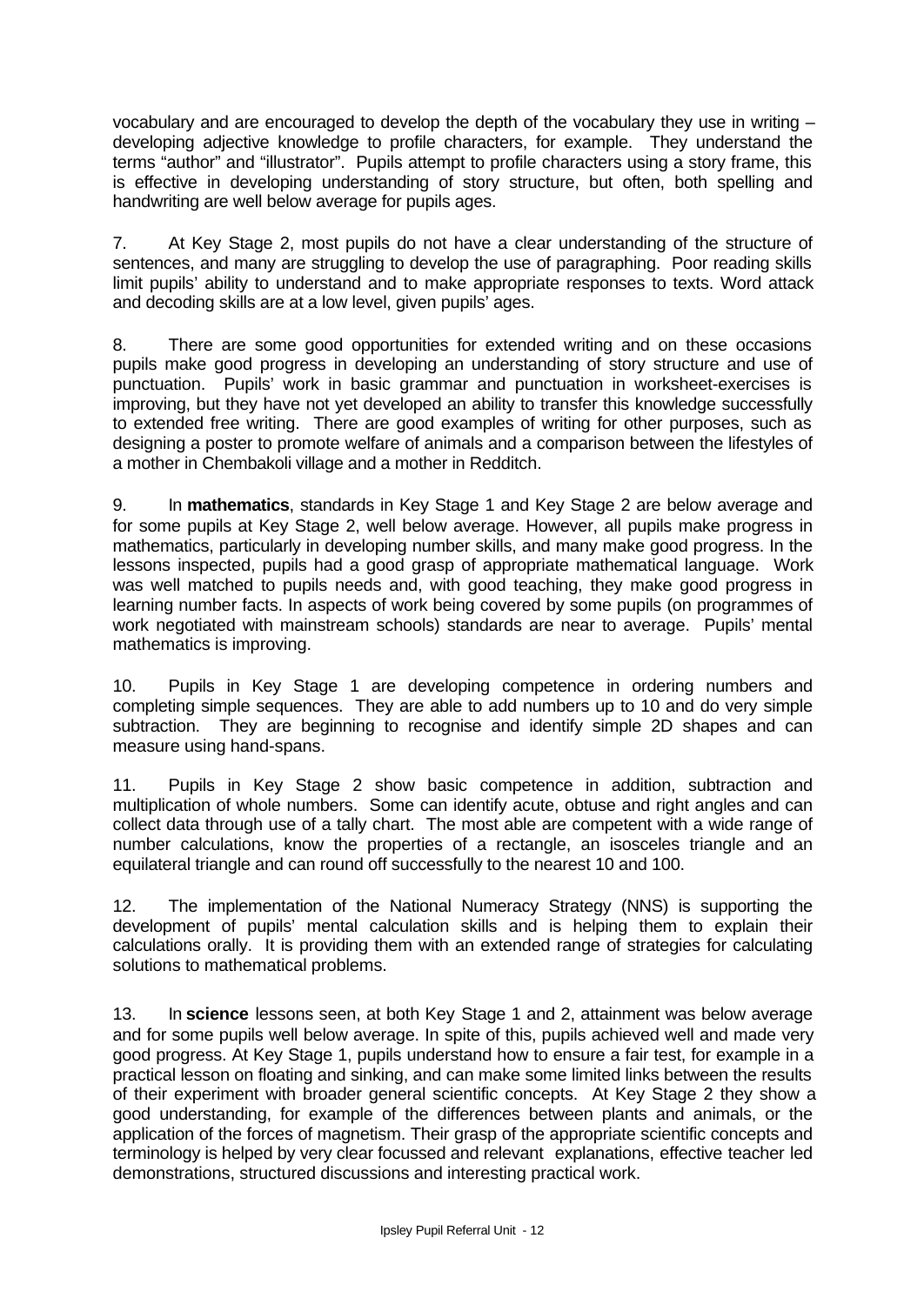14. In other subjects, including **personal, social and health education (PSHE)**, **physical education** (**PE)**, **art** and **humanities**, pupils' make very good progress, in spite of low levels of literacy. As a result of skilful teaching, pupils are encouraged to reflect and analyse, and they learn how to manage their own behaviour more effectively, as for example in a lesson on road safety. They learn to evaluate their own work, attitudes and behaviour and to think through consequences. As they demonstrated in a PE lesson, they can, with adult support, take turns, share, co-operate, listen carefully and respond appropriately. They are developing their practical skills, for example in art where with the aid of skilled teaching, pupils are learning to work with a range of materials such as fabric, clay and paint. Techniques, such as modelling in clay are learned and related to the property of the material. Many however, find it difficult to talk about their intention or about the effects they are trying to create. In the one PE lesson seen, some pupils have good physical skills of ball control, and have developed effective hand-eye co-ordination, whilst others find this more difficult.

15. In **information technology (IT)**, most pupils show a basic computer literacy. They are able to use a mouse, open and close programmes, and enter and edit text. They make some use of word-processing, but there is too little opportunity for pupils to use IT across the whole curriculum.

# **Pupils' attitudes, values and personal development**

16. The unit is very successful in enabling pupils to develop more positive attitudes to learning, to improve their behaviour and to take responsibility for their own actions. Through good liaison with mainstream schools and with effective support for reintegration into mainstream schools, these improvements in pupils' attitudes and behaviour, which are evident when they are in the unit, are successfully transferred to the school situation. This is a real strength of the unit's provision and is greatly valued by headteachers in mainstream schools.

17. Pupils come to the unit with a wide range of behaviour problems and with challenging, and difficult behaviour. Through teachers' skilful behaviour management and consistent implementation of the unit's behaviour policy, pupils learn to moderate their behaviour and develop appropriate responses to work and to staff. This is successfully supporting pupils to learn the routines and expectations of mainstream classrooms.

18. As a result of teachers' positive and encouraging feedback to pupils and by the consistent respect shown to them, pupils gain in confidence and self-esteem. Through the daily interactions between staff and pupils and through the regular reviews of progress, pupils receive a high quality of support for their personal development. Pupils have learned to relate to adults in a friendly, relaxed yet respectful manner. This represents a significant improvement since they started attending the PRU.

19. It is clear from the unit's records that there are on occasions instances of very challenging behaviour. However, during the inspection pupils behaved very well, showing respect for both teachers and for one another. This consistently good behaviour allowed them to learn and to make very good progress in their work. All staff who work with pupils are skilled at managing them and because of this pupils are able to sustain their concentration for considerable lengths of time and are prepared to persevere even when they find the work difficult. There have been no pupils excluded from the unit.

20. Break times are used well to support pupils' personal development and to develop their social skills. Pupils play co-operatively with one another and with staff. They know what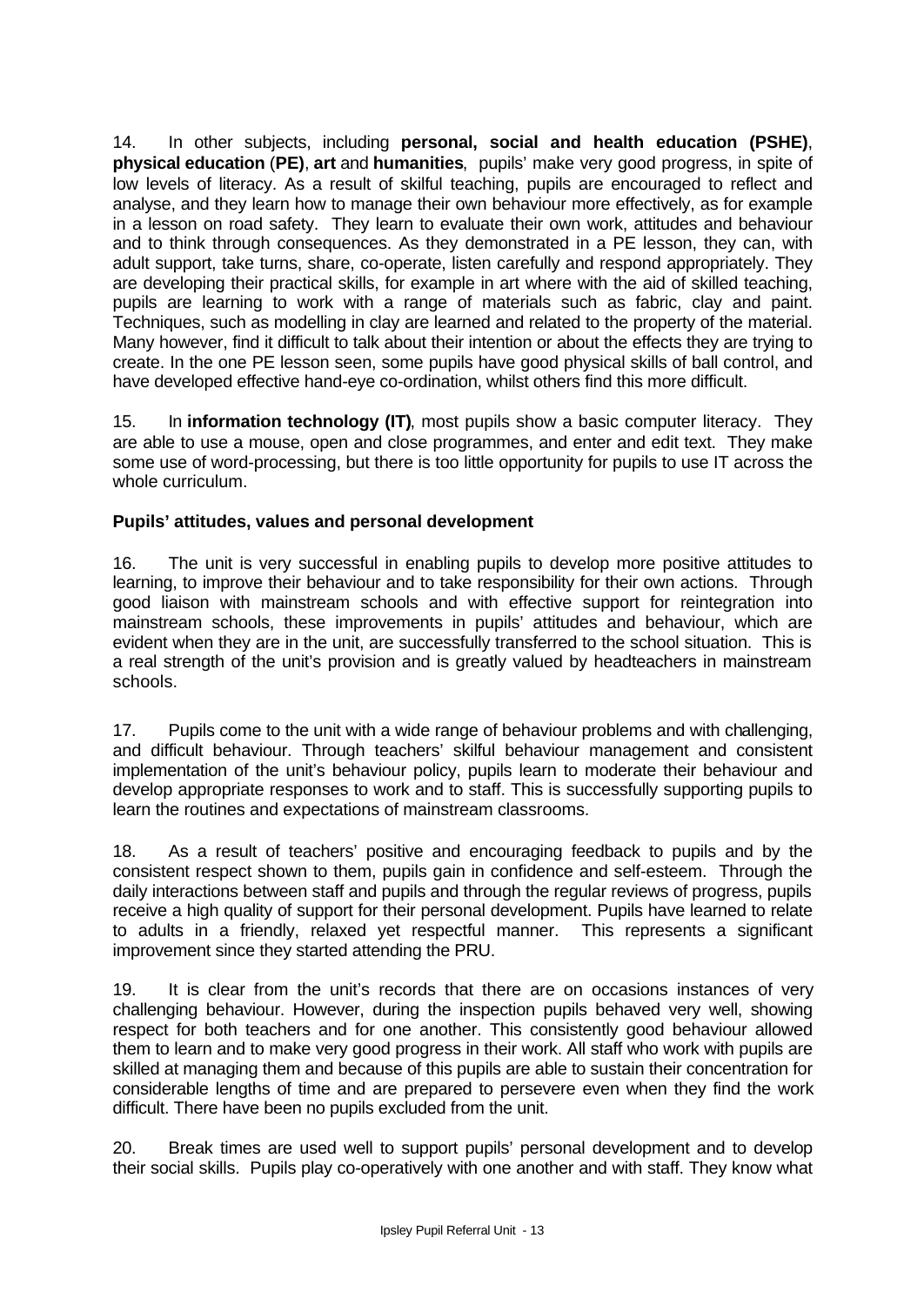choices are open to them and take part in the activities in a sensible and responsible manner. Although the unit has no outside play area, a good range of activities are provided for the pupils. In these less formal situations, pupils continue to behave well and relate positively to staff and to one another.

21. Levels of attendance at the unit are good.

# **HOW WELL ARE PUPILS OR STUDENTS TAUGHT?**

22. Pupils in the PRU are taught well. The quality of the teaching is strength of the unit. Teaching was never less than satisfactory and in 45% of the lessons it was good or better; and 10% of lessons were very good. There was good or very good teaching in all subjects inspected.

23. There are examples where teachers' enthusiasm for their subject, such as science, captured pupils' interest and led to their active involvement. In other lessons, the teacher's calm, patient, insistent approach brought out the best in pupils. Caring relationships, underpinned by firmness, are a key feature of teaching in the unit. Teachers both give and expect respect, whilst building pupils' confidence and self-esteem. They insist on high standards of behaviour, attitudes, co-operation and effort, and, pupils respond positively to these expectations. Teachers are good at managing pupils' difficult behaviour and through the effective reward system, they teach pupils to take responsibility for their own behaviour. Classroom routines and expectations are consistently reinforced and adhered to.

24. In all subjects there is a strong emphasis on developing subject skills and knowledge alongside the development of social skills and appropriate behaviour. Pupils are taught to think about the consequences of their actions, and to take responsibility for them. This makes a strong contribution to pupils' personal development.

25. There is an effective approach to managing learning alongside behaviour. Teachers are good at asking probing questions and at encouraging pupils to extend their thinking. Lessons are carefully planned and have very clear objectives, which are explained to pupils. This clear framework gives pupils confidence and reassurance.

26. Pupils are taught in very small groups, but with the same style and demands of a whole class teaching approach, in order to match what is expected in mainstream school. Teachers ensure that lessons have appropriate pace and pupils are made to work hard. They constantly refer to pupils' work and life in their mainstream school, so that pupils are clear that the reward for success in the unit is greater time and eventual full time in their main stream school. Success in mainstream school is the clear goal at all times.

27. Teachers use a wide range of interesting resources, ideas and approaches to learning. On almost all occasions, methods and tasks are chosen to suit the learning needs of individual pupils. Teamwork between teachers and support assistants is good.

28. In lessons where, teaching and learning were satisfactory, there were never the less some weaker features. Sometimes, questioning was not challenging enough – for example, checking memory, rather than developing greater understanding. At other times, the pace of lessons slowed particularly towards the end. Some teaching did not focus tightly enough on exactly what individual pupils needed to do in order to improve their work and therefore failed to challenge them sufficiently.

29. In **English** the quality of teaching is never less than satisfactory, and there are examples of good and very good teaching. Teaching is at its best, in Key Stage 1, where the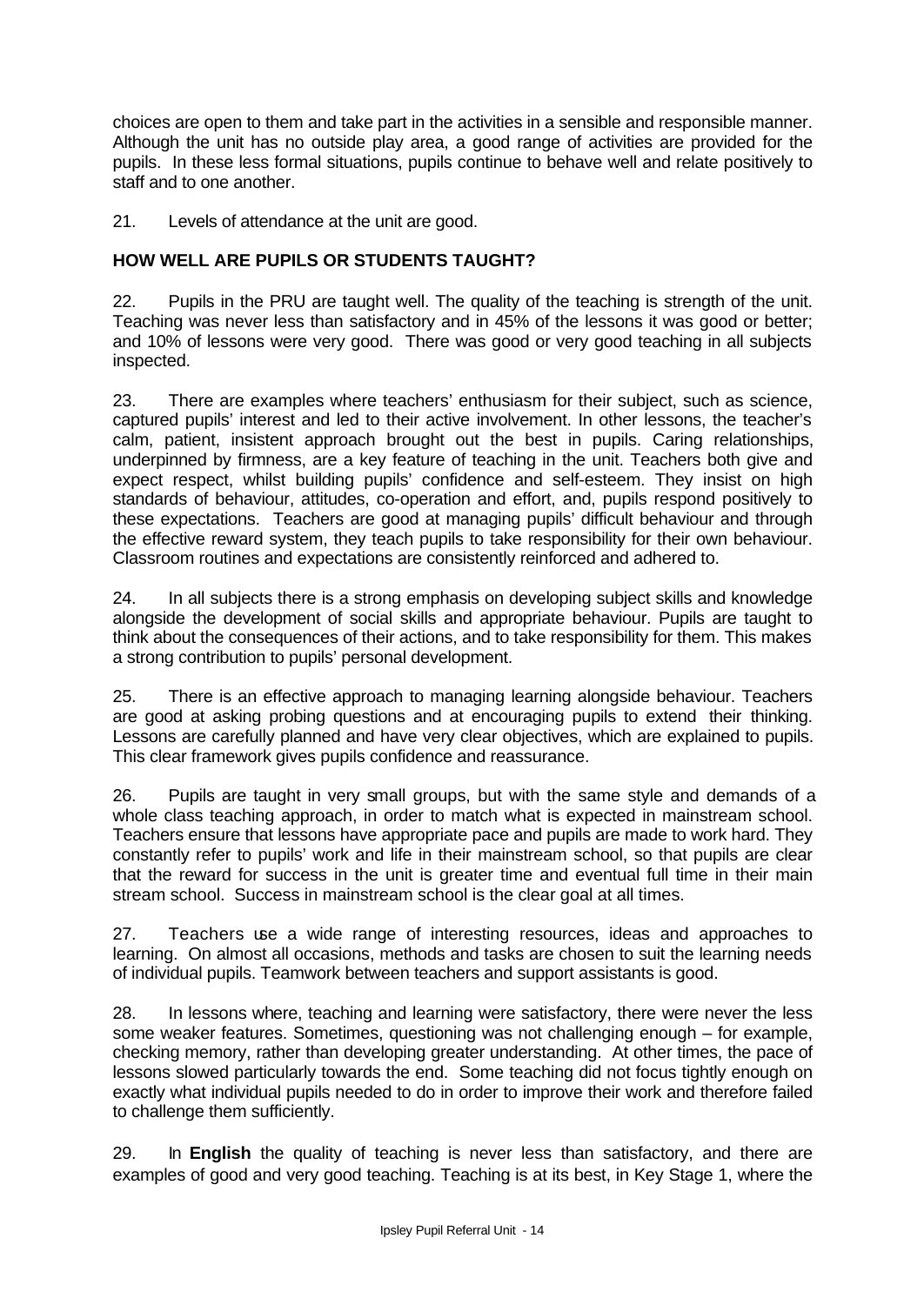teacher has very good subject knowledge and structures the use of the National Literacy Strategy very well. She selects texts, teaching methods and classroom organisation that are very good for the purpose of the lesson. Good, open questioning enables her to elicit responses from pupils which enable them to improve their knowledge and understanding, and which allow her to gain useful assessment and diagnostic information on the pupils' attainment and progress. The management of behaviour is very good, insisting on high standards and showing consistent expectations. There is clear differentiation to challenge pupils at all levels, as for example in the lessons where the use of the text "Oops" was well used. There is effective use of plenary times which enables pupils to reflect upon their learning and model what they have achieved as an example to others.

30. Where teaching in **English** is less effective, though still satisfactory, it is because use of some time in lessons was less effective and the lesson slowed towards the end. In other lessons, strategies to meet the needs of all pupils were less clear. Occasionally, the use of plenary time at the end of lessons is used for a sharing of work rather than reinforcing what has been learnt, or the lesson over runs and there is not enough time for this to happen meaningfully. In some cases, differentiation is planned to be by outcome rather than by targeting work sufficiently at pupils' level of prior attainment. This is particularly true for those pupils who are more able than others and are capable of accepting greater challenges. An example of this was in the note-taking/persuasive argument work at Year 6 where one pupil was clearly more capable in understanding than another but still completed identical work.

31. Without exception, the teaching of **mathematics** is sound or good. Teachers are successful in creating a supportive climate for learning. Lessons are very well planned and prepared. Practical equipment is well used to help pupils identify and practice number patterns and the teaching methods used are in line with the National Numeracy Strategy. Good differentiated work is provided to meet the needs of individual pupils, who are well supported. The explanations teachers give are clear and their patient and encouraging relationships with pupils are key in helping them to develop a positive attitude to mathematics and in sustaining their involvement in the work set. They are skilful in managing pupils' behaviour to ensure they learn and make good progress.

32. The **science** lessons inspected were always satisfactorily taught and at Key Stage 2 very well taught. Here there were clear, focused introductions ensuring pupils remembered and used their previous learning, and a brisk pace was set which was maintained throughout the lessons. In all lessons, pupils were actively involved and interested in the varied range of activities, including well-timed and well-managed practical and oral work. Explanations and demonstrations were excellent. Feedback to pupils was perceptive and helpful. The necessary specialist language was taught systematically and carefully. Conclusions to lessons were effective in summarising with the pupils what had been learned. Pupils clearly enjoy science, work hard during lessons and make very good progress because of high quality teaching. At Key Stage 1, a wider range of differentiation strategies would ensure that all pupils, particularly the higher attainers, make as much progress as possible during lessons.

33. The limited teaching seen of other subjects was good, and often very good indeed for, example, in art and PE. In these lessons there is good use of time and a well-planned structure to the lesson with an appropriate balance between practical activity and teacher demonstrations. Teachers have high expectations of behaviour and attitude and enforce these consistently. In PE the teacher is very well supported by another teacher who acts in the supporting role, and also by a member of the unit's support staff. Together, they make a very effective contribution to pupils' learning. Teachers have secure subject knowledge and select teaching methods that meet pupils' needs. It was only possible to observe a very limited range of subjects being taught but planning, recording and pupils work in their books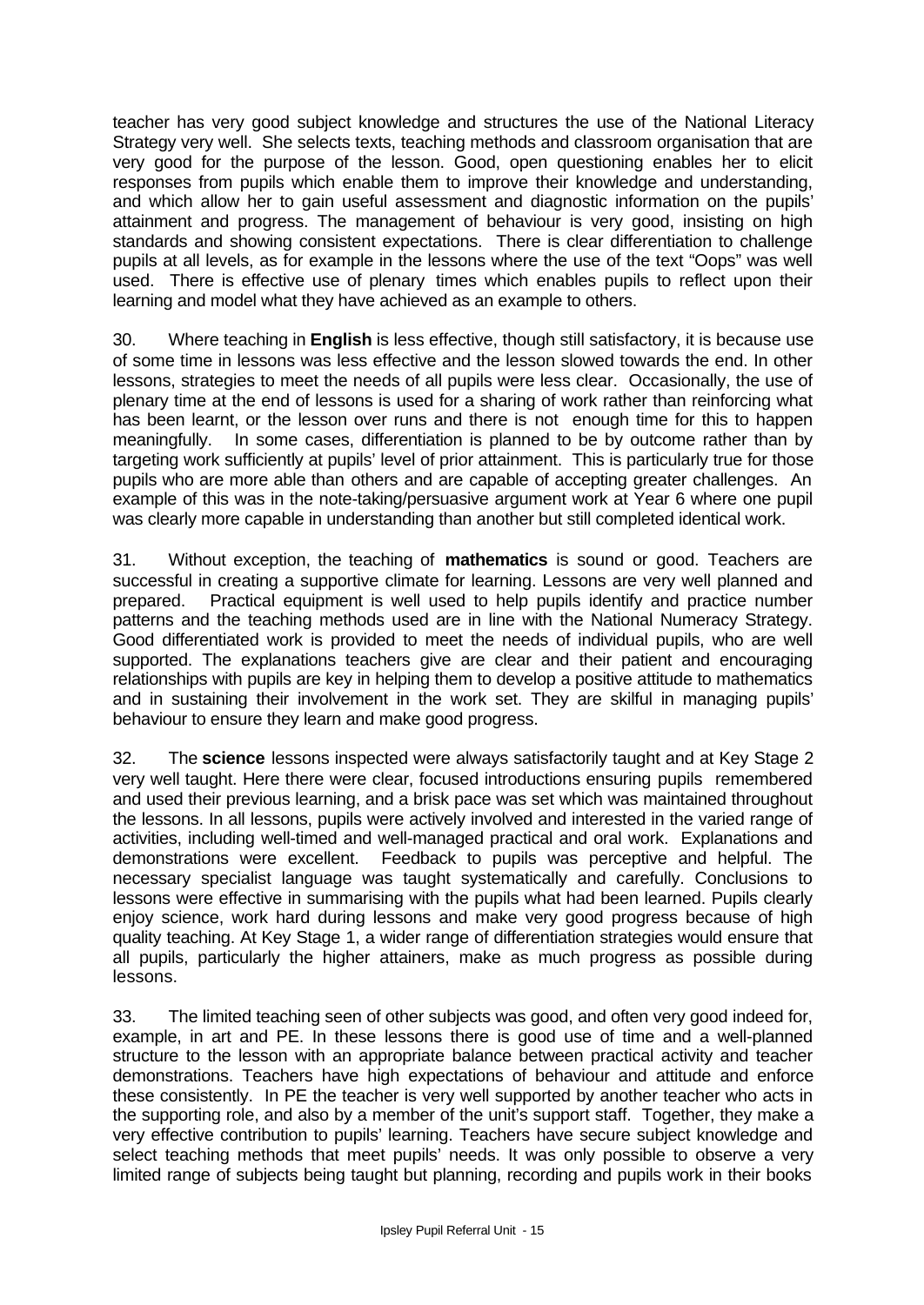and an display show that that the work covered is broad and relevant and allows pupils to make good and frequently very good, progress.

## **HOW GOOD ARE THE CURRICULAR AND OTHER OPPORTUNITIES OFFERED TO PUPILS OR STUDENTS?**

34. There are significant strengths in the curriculum, which is effective in equipping pupils to return to full time mainstream school. There is a clear a focus on evaluating and improving what is already a good provision.

35. Since the recent reorganisation of the PRU Service, which is part of the Worcestershire Support Service, there have been significant changes in the way this unit operates. Until recently, it catered mainly for pupils of upper primary and secondary age. It now caters for pupils at Key Stages 1, and 2. It aims to provide education for pupils who are at risk of being excluded from school and who attend the unit on a sessional basis while continuing to attend their mainstream school. The increasing thrust of the work of the PRU staff, as part of the LEA's wider behaviour and learning support service, is to work with schools to avoid the risk of exclusion. Much of their work involves outreach, preventive and follow-up work in schools. At the time of the inspection, there was one permanently excluded pupil in the PRU who was awaiting specialist placement.

36. The PRU curriculum therefore, represents only a part of pupils' overall curriculum, since all pupils are dual-registered and attend their mainstream school as well as the PRU. Through this arrangement, they all receive a suitable full-time education. The curriculum complies with the LEA's curriculum policy for PRUs.

37. Every pupil has a properly managed and co-ordinated learning programme, which is successfully helping them back into full-time attendance at school. Before any pupil is admitted to the unit, a clear plan is agreed between the pupil, parents, school, unit and other agencies who are involved, focusing on a prompt return to full time at school. This is managed very well. Responsibility for pupils' curriculum and for their achievement and progress is shared in an effective way between PRU and school. The combined provision is under constant review for each pupil as their integration to full-time mainstream education continues, but always tries to offer pupils the same range of learning opportunities as in mainstream school.

38. The unit has developed an effective approach to working in partnership with schools, which is clearly centred on helping pupils remain in mainstream education. This is positively affecting pupils' achievement, and their readiness for, and success in, returning to school full time.

39. Links between the unit and schools are very good. Local headteachers are supportive of the aims of the unit. They are clear about its value in the context of the national and local policy of inclusion. The staff of the unit work hard in pursuit of the same aims – to keep pupils in school. Discussions with headteachers during the inspection showed they value this partnership particularly in discussing pupils' progress, in both what is to be taught next, and in their behaviour and attitudes, and in evaluating the reintegration process. There is close liaison over curricular opportunities, and the work that pupils are doing in the unit is increasingly linked directly to what they are doing in school. The resulting curriculum package provided by PRU and mainstream school is carefully balanced for every pupil. There is regular contact with schools, over and above the more formal review meetings, and class teachers in schools value the aims and approach of the unit and are particularly thankful for advice and strategy suggestions made by the unit staff on outreach visits. This very good working partnership is a key factor in the successful implementation pupils' staged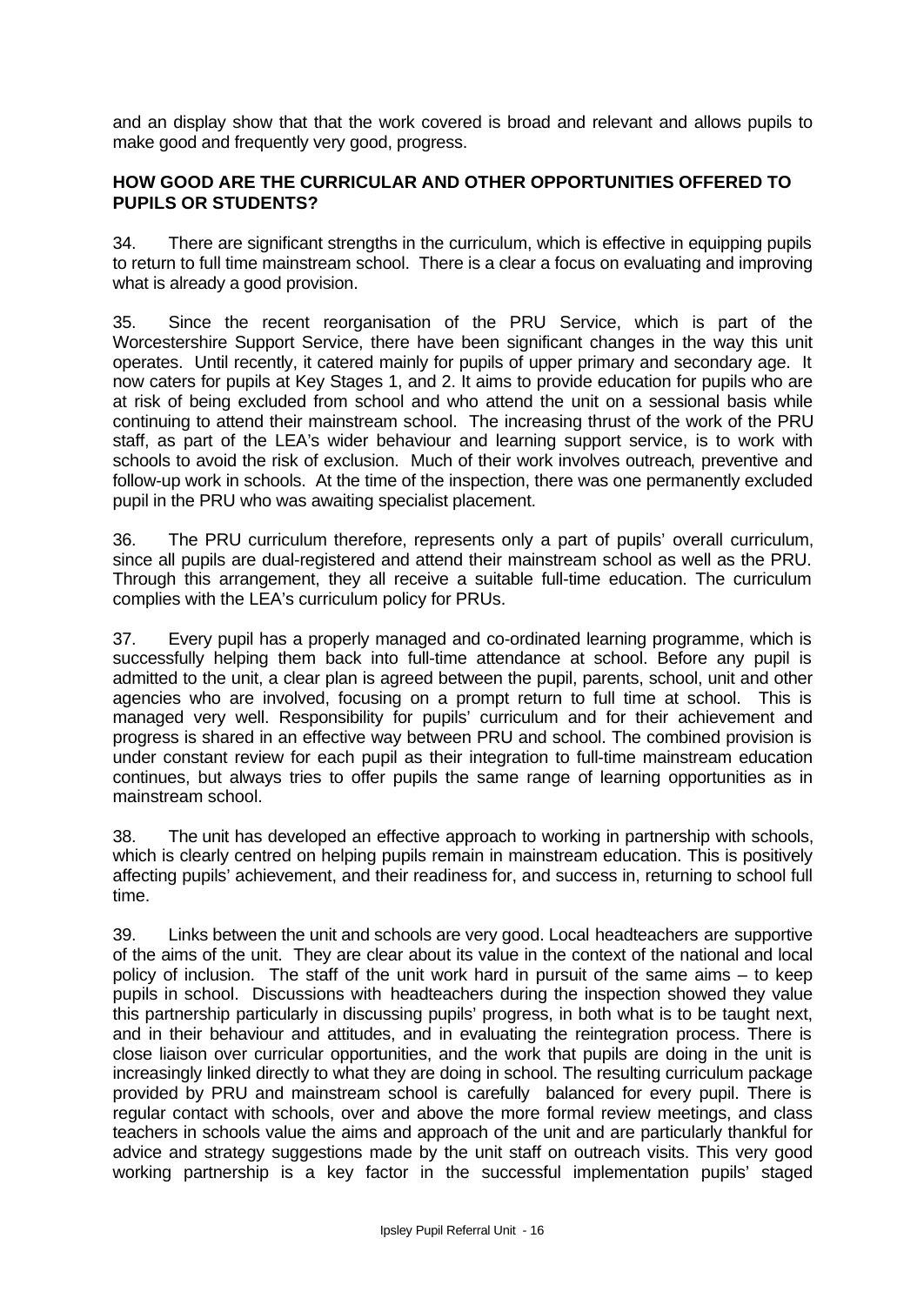reintegration to school. This is managed very well. Arrangements for preparing and supporting reintegration are very good. They are backed by the local authority's clear framework, with very good arrangements for co-ordinating the support of other agencies where appropriate.

40. A key strength is that the PRU curriculum is clearly planned with the aim of preparing pupils for a return to full-time in school – an aim that is achieved. Although pupils benefit from being taught in smaller classes and from receiving a great deal of individual help and attention, they are taught in ways which replicate those of the school. For example, the literacy and numeracy strategies are taught to the suggested structure and there are opportunities for whole class, group or individual work such as would be found in a mainstream classroom. Although PRUs are not required to follow the Programmes of Study of the National Curriculum, teachers in the unit ensure that work is, in fact, firmly based on National Curriculum requirements and QCA schemes, just as in schools. They take good account of the National Literacy and Numeracy Strategies.

41. The curriculum has a strong emphasis on literacy, numeracy and science, and on improving the personal and social skills necessary for successful reintegration. This is done to good effect. A high priority is given to personal and social development. This is entirely appropriate given the prior experiences and attitudes of pupils joining the unit. Records and teacher planning show that PSHE lessons make an effective and important contribution to pupils' personal development and help prepare them well for a return to school. High levels of successful reintegration are a testament to this. Sex education is taught by visiting members of the Worcestershire Health Education Trust. This is completed termly and is taught at appropriate and sensible levels. Pupils are also taught humanities, art, physical education and design and technology. There are some opportunities for pupils to use information technology in lessons though, opportunities for pupils to use IT as a learning tool are limited and there are no planned, discrete IT lessons. However, there are sound plans for this to happen in the future, once NOF training has been completed and assimilated by teachers. There is a good, useful software library and sufficient hardware for this to be successfully used once plans are implemented.

42. For pupils in both key stages the curriculum is good in both range and quality. Its breadth is assured by the unit's insistence on working together with schools to design appropriate study units in humanities, art, PE and design and technology. This has been deliberately done to value the contribution that these subjects in particular, make to pupils' skills and understanding of moral and social skills. Emphasis is placed upon the cooperative and teamwork elements of the subjects and this has a very positive impact upon pupils' personal development.

43. There are limited opportunities for links with the wider communities, but where they are available the unit makes good use of them. For example, involvement with the Worcestershire Health Education Trust makes a valuable contribution to both health and sex education. In addition, there are good links with a local Police Officer, who has acted as Schools Liaison Officer. He has worked with pupils on life skills and drugs awareness programmes which made a positive contribution to personal and social development.

44. Provision for pupils' special educational needs is good. An Individual Education Plan (IEP) is drawn up for each pupil. Staff from both the unit and the school, as well as parents, are involved in agreeing the targets so that the pupil understands that all concerned are working together with the same aims. This is very helpful. Teachers in the unit are aware of the targets and take them into account in planning their work. IEPs are particularly strong on behaviour and attitudinal targets, with some reference to more academic targets in the skills, understanding and knowledge of the basic skills of literacy and numeracy. These targets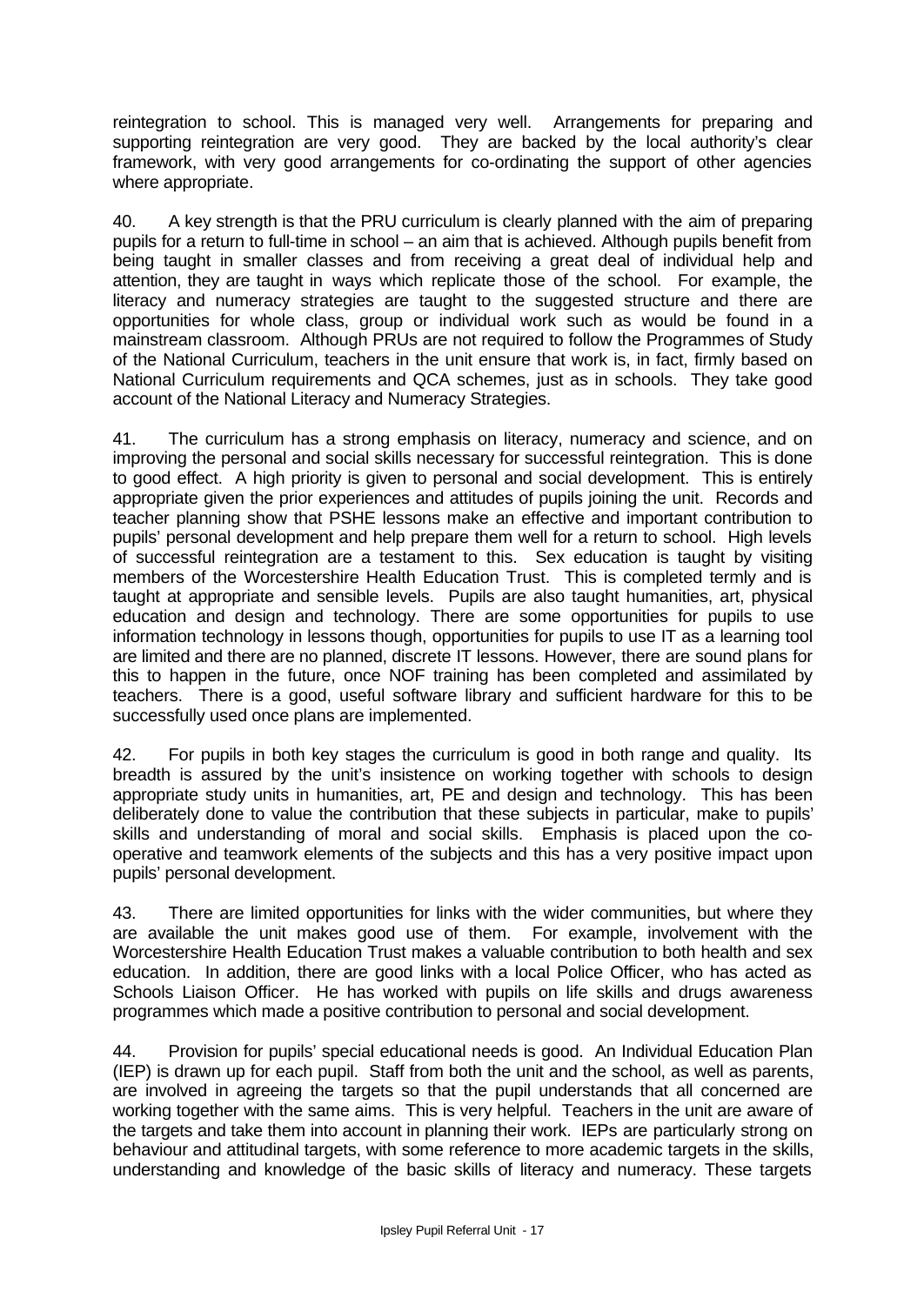could now be more sharply focussed than at present in order to provide a basis for measuring progress in attainment. Nevertheless, the targets for behaviour are very good and are having a positive impact. They are regularly and efficiently monitored and reported upon.

45. There are few extra-curricular activities planned by the unit itself. The unit, rightly, takes the view that these areas are the domain of the mainstream school and use them as an incentive for the pupils to want to return to school to take part. Where pupils are involved in clubs and activities at their school, the unit makes appropriate provision for them to be able to continue their involvement – arranging transport for a pupil to attend his school for football training, for example. The unit liaises effectively with schools to see that pupils do not miss important opportunities.

46. The PRU's policy on homework is that opportunities will be provided where they are appropriate. This is a satisfactory approach and enables pupils to take part in a very positive manner when they do complete homework. A Year 6 pupil, for example, was encouraged to take home a book to be read and reviewed by the following week. He agreed to this willingly after discussion with his teacher and support assistant.

47. The PRU makes good use resources from within and outside the unit to enrich the curriculum. Pupils clearly understand the difference between right and wrong and develop their respect for the traditions, values and beliefs of others. All pupils benefit according to need from what the unit provides and there is clear equality of access to all curricular opportunities. There are no specific groups of pupils who do less well than others.

48. The unit does a great deal to cultivate and improve pupils' personal development and to help them to improve their attitudes and behaviour. The strategy of using "zone boards" to enable pupils to be constantly aware of their own progress and development is a particularly good one, especially when extended to use in school, and at home, as it frequently is. Provision for spiritual development is more limited but is satisfactory. Opportunities are taken, for example, in the personal and social education programme, and story time (Key Stage 1), to help pupils to develop self-awareness, to reflect on their own and others' views. There is a very strong and successful emphasis on moral and social development both in lessons and around the unit generally.

49. In PSHE in particular, but also in a range of other subjects such as PE , moral and social matters are approached directly. Values such as self-esteem, self-confidence, trust, honesty, empathy, respect and co-operation are actively promoted. Pupils are encouraged to acknowledge and accept the consequences of their actions. Teachers find good opportunities of giving them practice in working together, turn taking, negotiating and acting on behalf of a group. Good attention is paid to pupils' cultural development. Work in humanities, assembly, story time and PSHE help to broaden pupils' horizons and to appreciate the diversity of cultural and multi-cultural traditions.

# **HOW WELL DOES THE UNIT CARE FOR ITS PUPILS?**

50. The unit provides very effective personal support for pupils, which helps them to raise their standards of achievement and enables them to reintegrate successfully into mainstream schools. Staff know individual pupils well, their backgrounds and their needs. They are very effective in meeting these needs through a consistent, supportive approach to pupils which has a strong emphasis on improving their behaviour alongside developing successful approaches to learning.

51. Staff of the unit are very successful in regularly assessing, tracking and monitoring pupils' achievements and progress in terms of their personal development and behaviour and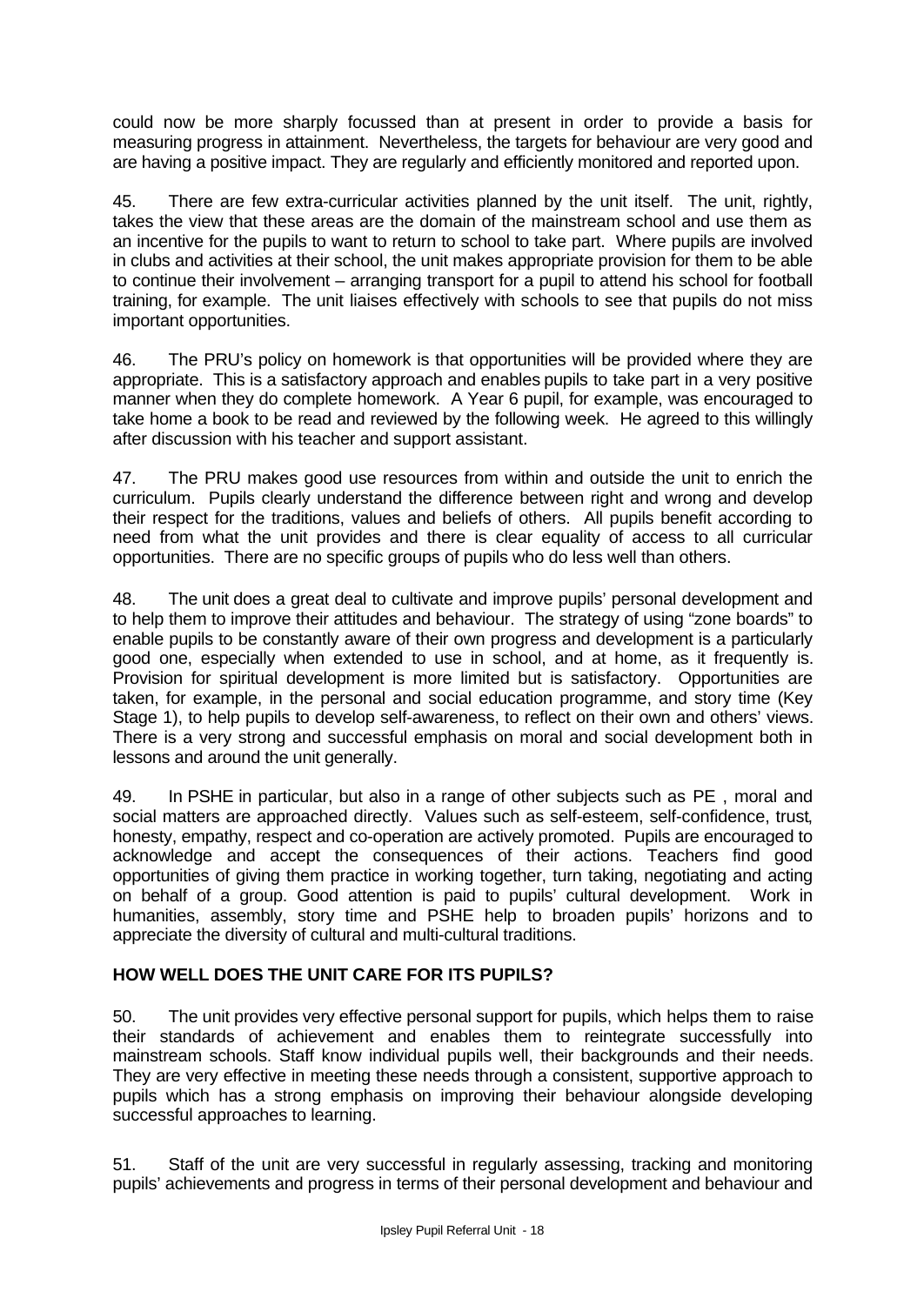the monitoring of personal development is extremely strong. Targets for improvements in behaviour and in attitudes to learning are clearly identified in IEPs and shared with pupils. The regular reviews of individual pupils' progress are particularly good at monitoring their personal development, attendance and behaviour, in celebrating successes with pupils and their parents, and in setting targets for further improvements. The use of targets to improve behaviour in individual education plans, regular review meetings, feedback to pupils and parents and joint action with schools mean that progress is well-tracked and demonstrated. This gives encouragement to pupils who can see what their efforts are achieving, which further reinforces a positive cycle of improvement. The daily recording of pupils' success in meeting their targets coupled with the regular reviews of IEPs effectively helps pupils and staff to track progress on a daily and longer-term basis.

52. There is not however, the same clarity in monitoring pupils' academic attainment and progress and the setting of clear targets for pupils work. The quality of baseline assessment information varies across the curriculum. In some subjects, a good start has been made on establishing baseline assessment for example in reading, spelling, comprehension and mathematical skills. In other subjects, such as science, teachers are aware of what pupils know, understand and can do, even though this is not systematically recorded, and they use this information in planning work. In other subjects, such as art and information technology, little information is received on entry. In spite of this, individual teachers make good use of ongoing assessment to inform their short term planning. Overall however, the outcomes of assessment activities are not yet consistently used by staff to identify clear and precise learning targets in all subjects. This is a further development that is needed. This has already been recognised and planned for in future actions by the teacher in charge.

53. Very good behaviour is consistently expected and promoted by staff, both in the unit and on the journeys to and from the unit. The behaviour policy is successfully translated into practice in the daily life of the unit. As a result, pupils are able to learn good work habits and develop their behaviour and social skills in an atmosphere of mutual trust and respect, one in which individuals are valued.

54. Most pupils do not present any attendance problems, but where there are concerns the unit monitors the situation closely and works consistently and realistically to improve attendance for individuals. Strategies for monitoring and following up pupils' absences are effective. The provision of transport to and from the unit successfully promotes and supports good attendance. There is a close partnership with the education welfare service on both attendance and child protection issues. There are good, clear procedures for reporting child protection concerns and staff are aware of what needs to be done.

55. There is a health and safety policy in place, supported by good procedures for reporting and rectifying defects.

56. The joint approach with mainstream schools is particularly useful in enabling pupils to improve through consistent expectations. There is good support for reintegration, with continual emphasis on this as a goal. Parents are well involved in the efforts to help pupils improve, and there is good liaison with other agencies to support families. Through the daily example of staff, through their concern for and knowledge of each pupil and through effective liaison with a wide range of services, the well being of pupils is given a high priority.

# **HOW WELL DOES THE UNIT WORK IN PARTNERSHIP WITH PARENTS?**

57. The high quality of the links with parents is a strength of the units' work. Parents are actively involved, with the unit staff with whom they have a regular dialogue. They are pleased with the work the unit does with their children. This appreciation was expressed through the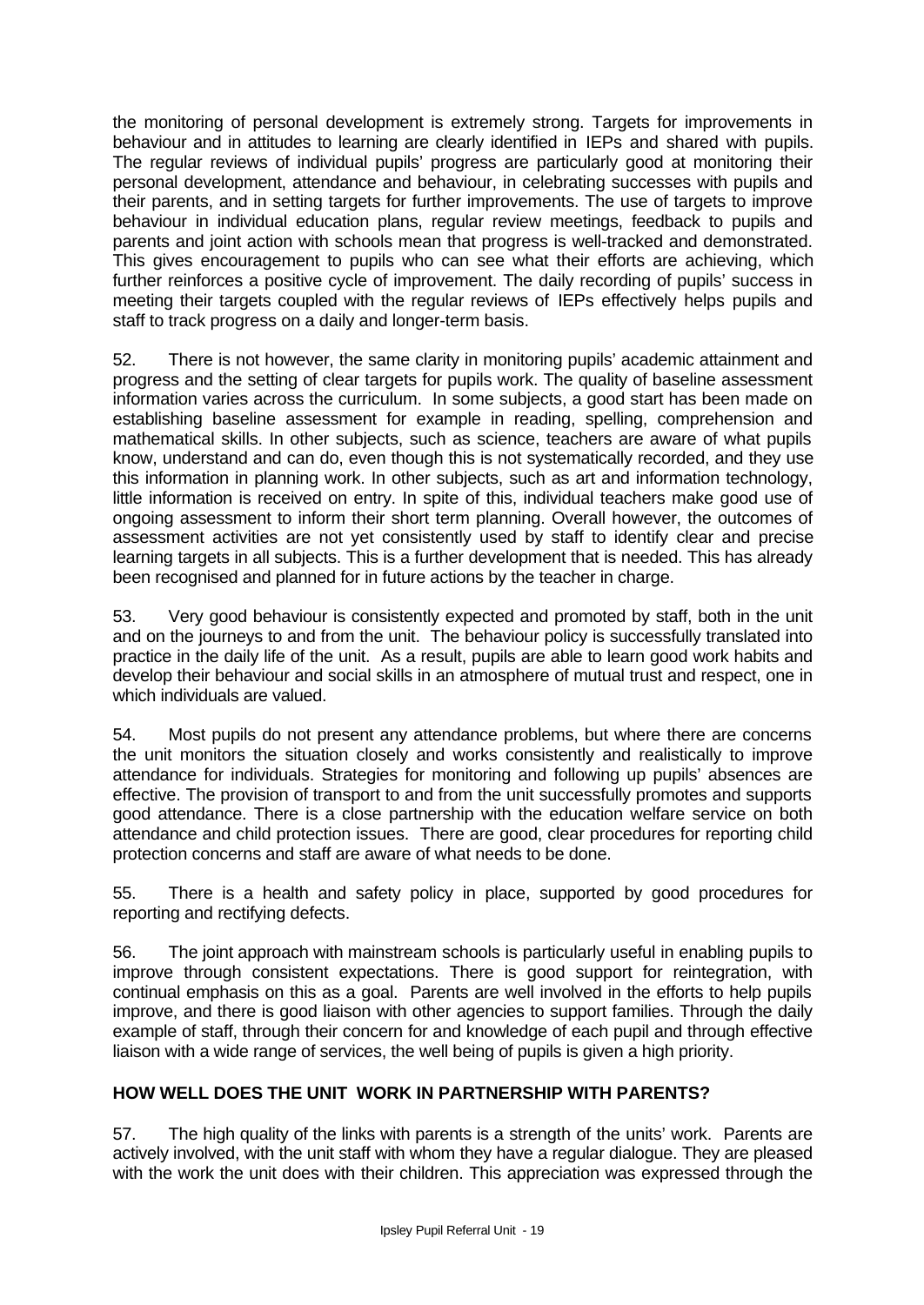questionnaire and parents' meeting, but also through letters and cards expressing thanks for the time, care and support given to pupils by unit staff.

58. Parents receive very good quality and detailed information about their child's progress through daily home/school record sheets, which also invite them to comment on behaviour at home. Parents are also very well involved in frequent reviews, and are encouraged to work with the child at home in ways consistent with the unit's overall approach. This means that pupils receive coherent support on how to improve behaviour.

59. In addition, the very effective involvement of mainstream schools through regular informal contact, as well as in formal review meetings, means that all partners work together to help pupils. The forging and maintaining of these vital working relationships is a major strength of the unit's work, in which the teacher in charge plays a key role. The unit's partnership with parents is a vital and highly effective link, which ensure pupils receive a total package of support. Inspection evidence showed that the unit has a sensible policy on homework, working with mainstream schools to avoid overloading pupils with work.

60. Some parents felt concerned about the lack of a playground for break time. Inspectors agreed that the lack of a playground was a concern.

## **HOW WELL IS THE UNIT LED AND MANAGED?**

61. Leadership at both LEA and unit level is purposeful, powerful and empowering. It gives clear educational direction to the unit's work and has successfully forged a strong team ethos with a shared commitment to preventive work in schools and to the successful full time reintegration of pupils into mainstream schools. This shared vision and unity of purpose is successfully supporting the development of both pupils' learning and their behaviour and is enabling them to achieve success in a mainstream school setting.

62. The teacher in charge maintains a clear overview of the work of the unit through regular supervision meetings with staff, through observation of their teaching, and through daily informal discussions with them. Monitoring of teaching is accorded a high priority, with teaching being observed by LEA inspectors and teachers from other PRUs, as well as by the teacher in charge. Consequently the teacher in charge has a clear insight into the strengths and weaknesses of the teaching, and through feedback from observations identifies for himself and with individual teachers, both good practice and areas for development.

63. Planning for improvement is successfully embedded in the Service's structures, with areas for development being identified at the regular meetings of teachers in charge. Staff are appropriately involved in evaluating the unit's success in achieving its planned improvements.

64. The unit's success in improving pupils' behaviour is greatly valued by mainstream schools. There are a number of key contributing factors to the high regard in which the unit is held. These include the successful communication between the unit and the schools, the shared programmes of support for pupils, the successful work of the units' staff in the schools and the personal effectiveness of the teacher in charge. His leadership is energetic and visionary. He exemplifies the values and purpose of the unit to staff, parents, pupils and schools. He leads with good humour, ensures good relationships and values the work of the whole team he has created. He leads by example and successfully supports the staff in all aspects of their work. The teacher in charge ensures the successful day to day management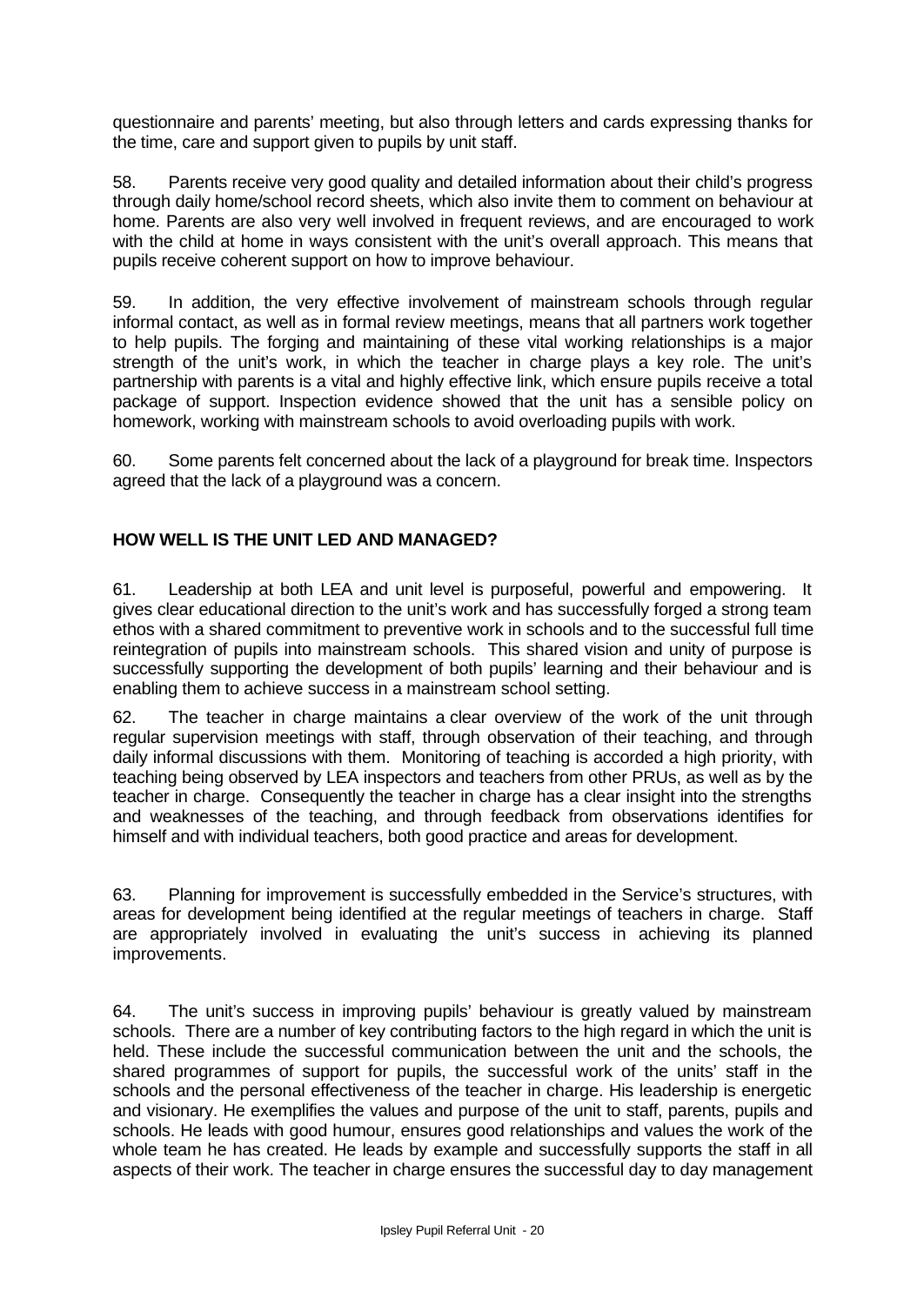of the unit. He has put in place clear systems that are known and implemented by all staff. During a period of maternity leave a senior member of staff has very effectively taken on the role of acting assistant teacher in charge. His hard work, together with a friendly calm and efficient approach has done much to sustain the life and running of the unit.

65. The LEA has set in place appropriate terms of reference for the PRUs' management committee. It is still at an early stage, having only had one meeting to date, and its role in evaluating the quality of the unit's provision has still to be fully addressed.

66. There is sufficient staff for the numbers of pupils on roll and teachers have sufficient expertise to meet the demands of the curriculum. Teachers are very skilled and successful in managing pupils with behaviour difficulties. Good support is given for teachers' professional development, through appraisal, through team meetings and through appropriate courses. The induction for new support staff is particularly well planned and delivered and gives a very high level of support both before taking up post and when in post.

67. The accommodation, although externally unprepossessing, is internally an attractive and stimulating environment. The displays of pupils' work are attractive and celebrate pupils' achievements in a wide range of subjects. The lack of a designated outside playground restricts the opportunities for on-site PE and for break time activities for pupils. Curriculum areas are generally well resourced, though more books would be helpful to support the teaching of English with the youngest pupils.

68. The unit's budget is managed centrally as part of a wider service, within the authority's application of the principles of best value. Costs associated with this unit can be properly identified. A time-based apportionment of teaching expenditure related to support work is made, in order to arrive at a figure for the cost of a placement within the unit. This means that the service manager has a reasonable basis on which to assess the units' cost effectiveness.

69. The modest level of funding delegated to the teacher in charge is well managed. The allocation of additional funds at the year-end is also as effectively managed as possible, with a sensible strategy in place to ensure such monies are well spent. Additional resources can be made available for specific developments such as information technology, and this enables the teacher in charge to plan improvements not possible from devolved funds. Specific grants are effectively targeted to appropriate purposes.

70. The unit overall is very effective, and gives very good value for money.

# **WHAT SHOULD THE UNIT DO TO IMPROVE FURTHER?**

71. To build on what the unit does well and to improve things further, the teacher in charge and staff of the unit, working with the LEA, should:

- (1) **Set up a more effective approach to monitoring pupils' attainment and progress** so that:
	- pupils' attainment and progress is systematically monitored in all subjects *(Paragraph 52)*;
	- this knowledge is used to track individual pupils' progress in the PRU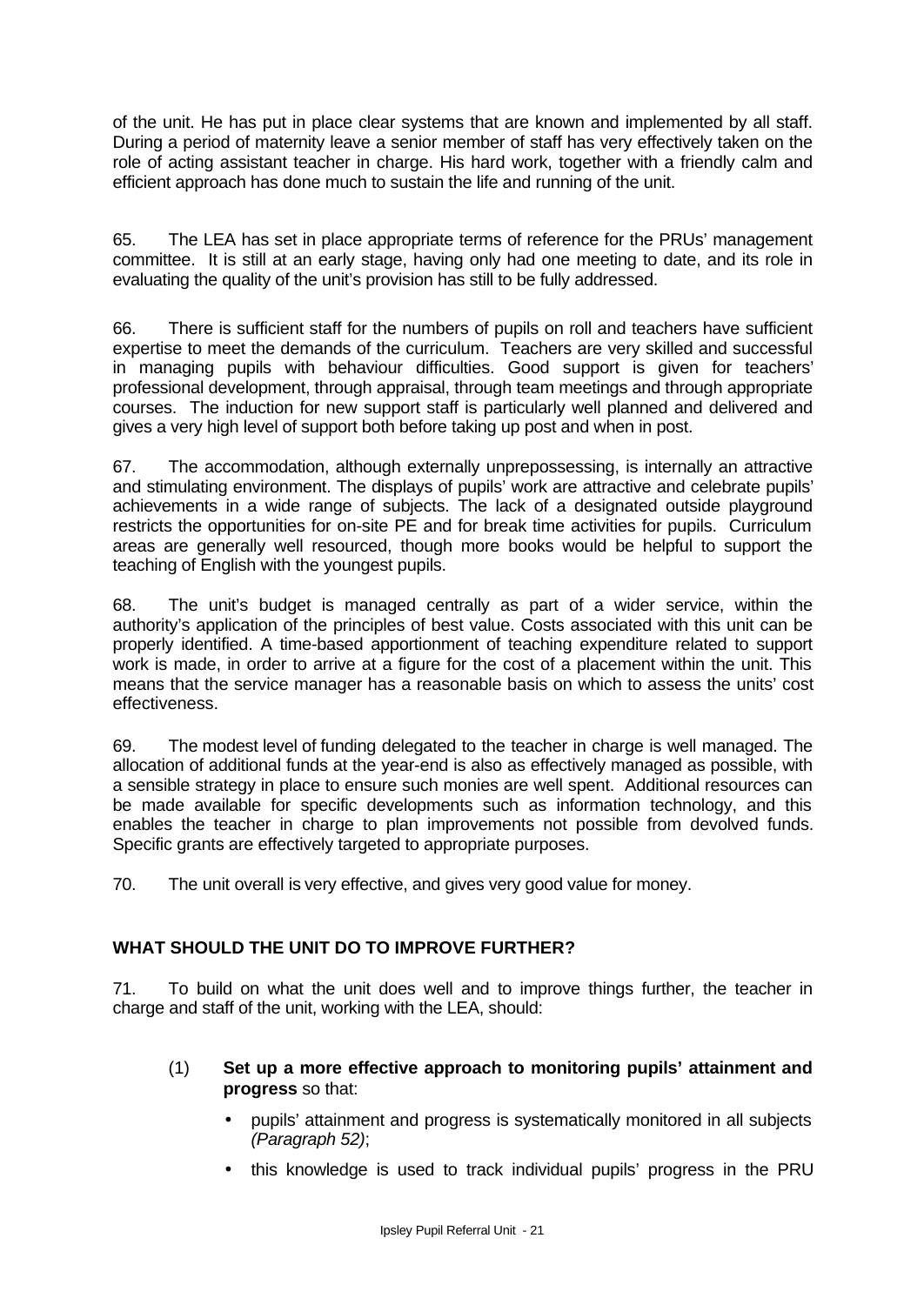*(Paragraphs 3, 44, 51, 52)*;

- the targets related to learning in pupils' IEPs are as focussed as behavioural targets *(Paragraphs 44, 51, 52)*.
- (2) **Develop IT across the curriculum** *(Paragraphs 5, 15, 41).*
- (3) **Improve the accommodation** in particular by:
	- seeking to provide an outdoor play area *(Paragraphs 20, 67)*.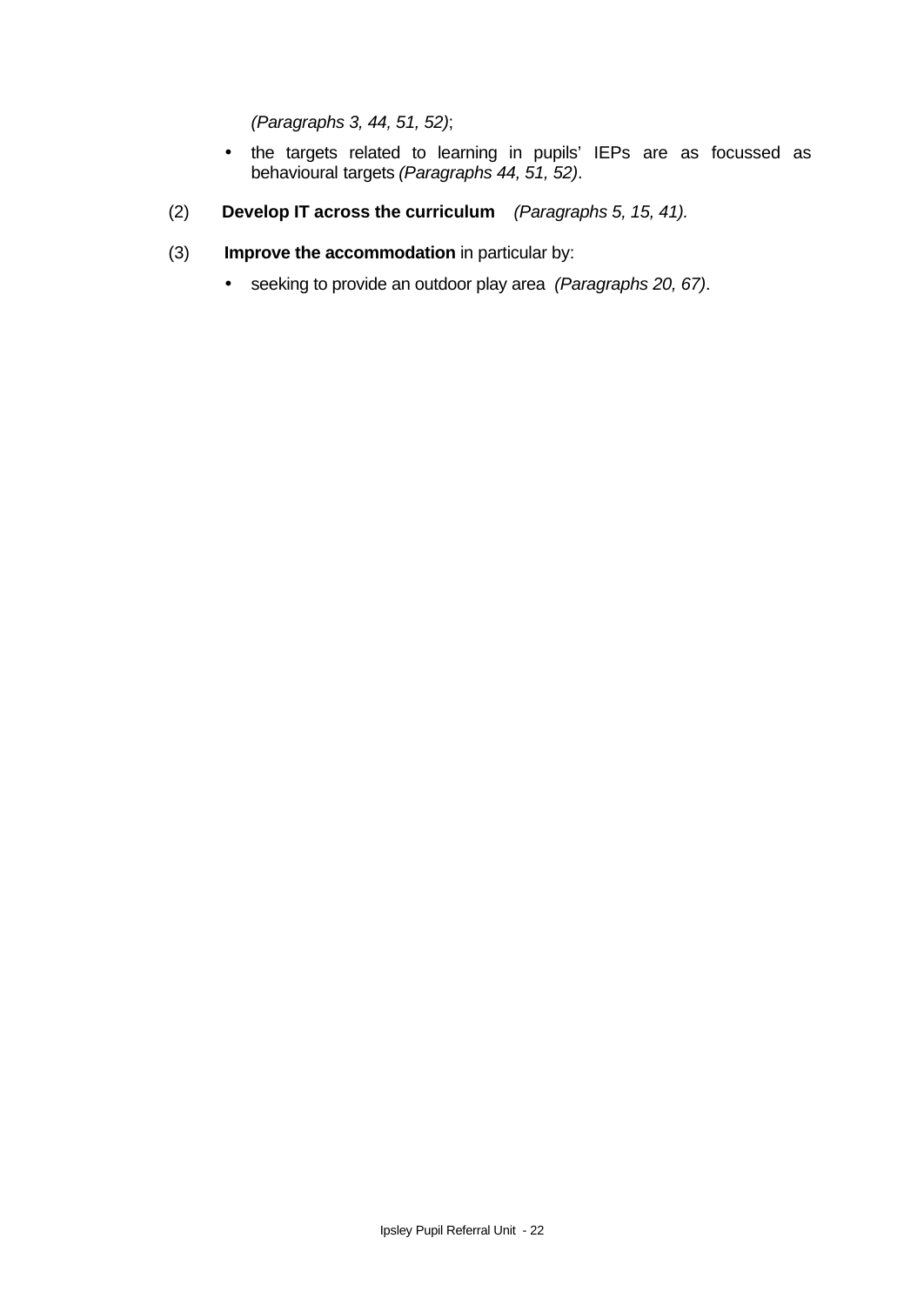# **PART C: SCHOOL DATA AND INDICATORS**

#### *Summary of the sources of evidence for the inspection*

Number of lessons observed

Number of discussions with staff, governors, other adults and pupils

| Excellent | Very good | Good     | Satisfactory | Unsatisfactory | Poor | Very Poor |
|-----------|-----------|----------|--------------|----------------|------|-----------|
|           | 10        | 25<br>ບປ | 55           |                |      |           |

*The table gives the percentage of teaching observed in each of the seven categories used to make judgements about lessons.*

#### *Information about the unit's pupils*

| Pupils on the unit's roll           | No of pupils |
|-------------------------------------|--------------|
| Number of pupils on the unit's roll | 16 P-T       |

| Special educational needs                                         | No of pupils |
|-------------------------------------------------------------------|--------------|
| Number of pupils with statements of special educational needs     |              |
| Number of pupils on the unit's special educational needs register | 16           |

| English as an additional language                       | No of pupils |
|---------------------------------------------------------|--------------|
| Number of pupils with English as an additional language |              |

#### *Attendance*

#### **Authorised absence**

| Unauthorised absence |  |
|----------------------|--|
|----------------------|--|

|           | $\%$                                   |           | %    |
|-----------|----------------------------------------|-----------|------|
| Unit data | -<br>-<br>~<br>$\mathsf{v}.\mathsf{r}$ | Unit data | ن. ا |

*Both tables give the percentage of half days (sessions) missed through absence for last whole term before the inspection*

| 20 |  |
|----|--|
| 25 |  |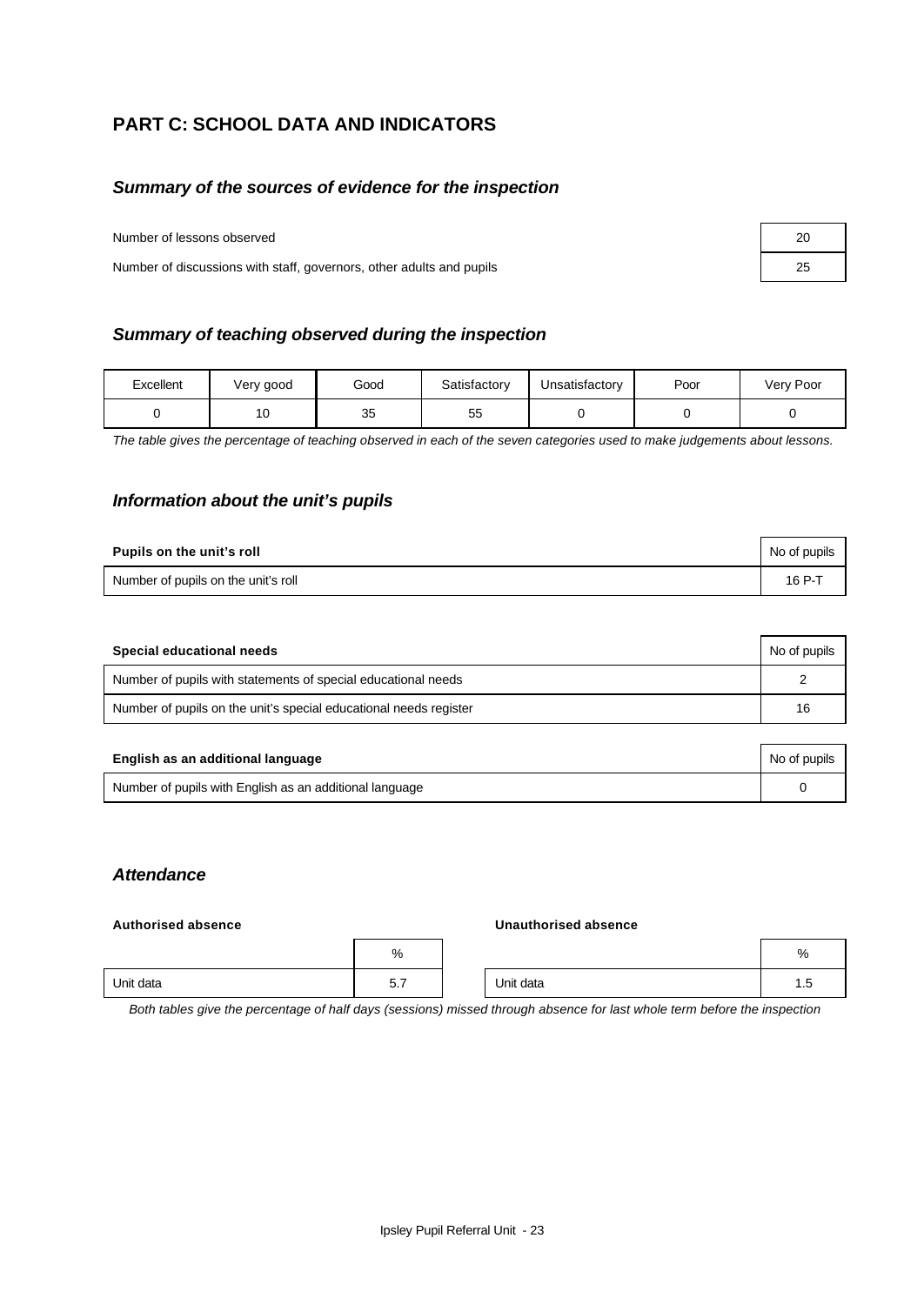|                                 | No of pupils |                              |
|---------------------------------|--------------|------------------------------|
| Black - Caribbean heritage      |              | Black - Caribbean heritage   |
| Black - African heritage        |              | Black - African heritage     |
| Black – other                   |              | Black – other                |
| Indian                          |              | Indian                       |
| Pakistani                       |              | Pakistani                    |
| Bangladeshi                     |              | Bangladeshi                  |
| Chinese                         |              | Chinese                      |
| White                           | 16 P-T       | White                        |
| Any other minority ethnic group |              | Other minority ethnic groups |

#### **Qualified teachers and classes: Y1 – Y6**

| Total number of qualified teachers (FTE) |     |
|------------------------------------------|-----|
| Number of pupils per qualified teacher   | N A |

*FTE means full-time equivalent.* 

#### Education support staff: Y1 - Y6

| Total number of education support staff |      | Balance brought forward from previous year | N.A. |
|-----------------------------------------|------|--------------------------------------------|------|
| Total aggregate hours worked per week   | 65.5 | Balance carried forward to next year       | N.A. |

# *Ethnic background of pupils Exclusions in the last school year*

| No of pupils |                              | Fixed period | Permanent |
|--------------|------------------------------|--------------|-----------|
|              | Black - Caribbean heritage   |              |           |
|              | Black - African heritage     |              |           |
|              | $Black - other$              |              |           |
|              | Indian                       |              |           |
|              | Pakistani                    |              |           |
|              | Bangladeshi                  |              |           |
|              | Chinese                      |              |           |
| 16 P-T       | White                        |              |           |
|              | Other minority ethnic groups |              |           |

*102,194.47. This table gives the number of exclusions, which may be different from the number of pupils excluded.*

# *Teachers and classes Financial information*

| 1.00<br>-----<br>Total number of ‹<br>aualified teachers<br>$\vdash$ |  |  | -<br>Financial vear<br>- - - | 998/99 |
|----------------------------------------------------------------------|--|--|------------------------------|--------|
|----------------------------------------------------------------------|--|--|------------------------------|--------|

|                                            | £          |
|--------------------------------------------|------------|
| Total income                               | 102,194.47 |
| Total expenditure                          | 102,194.47 |
| Expenditure per pupil                      | 3,904      |
| Balance brought forward from previous year | N.A.       |
| Balance carried forward to next year       | N A        |